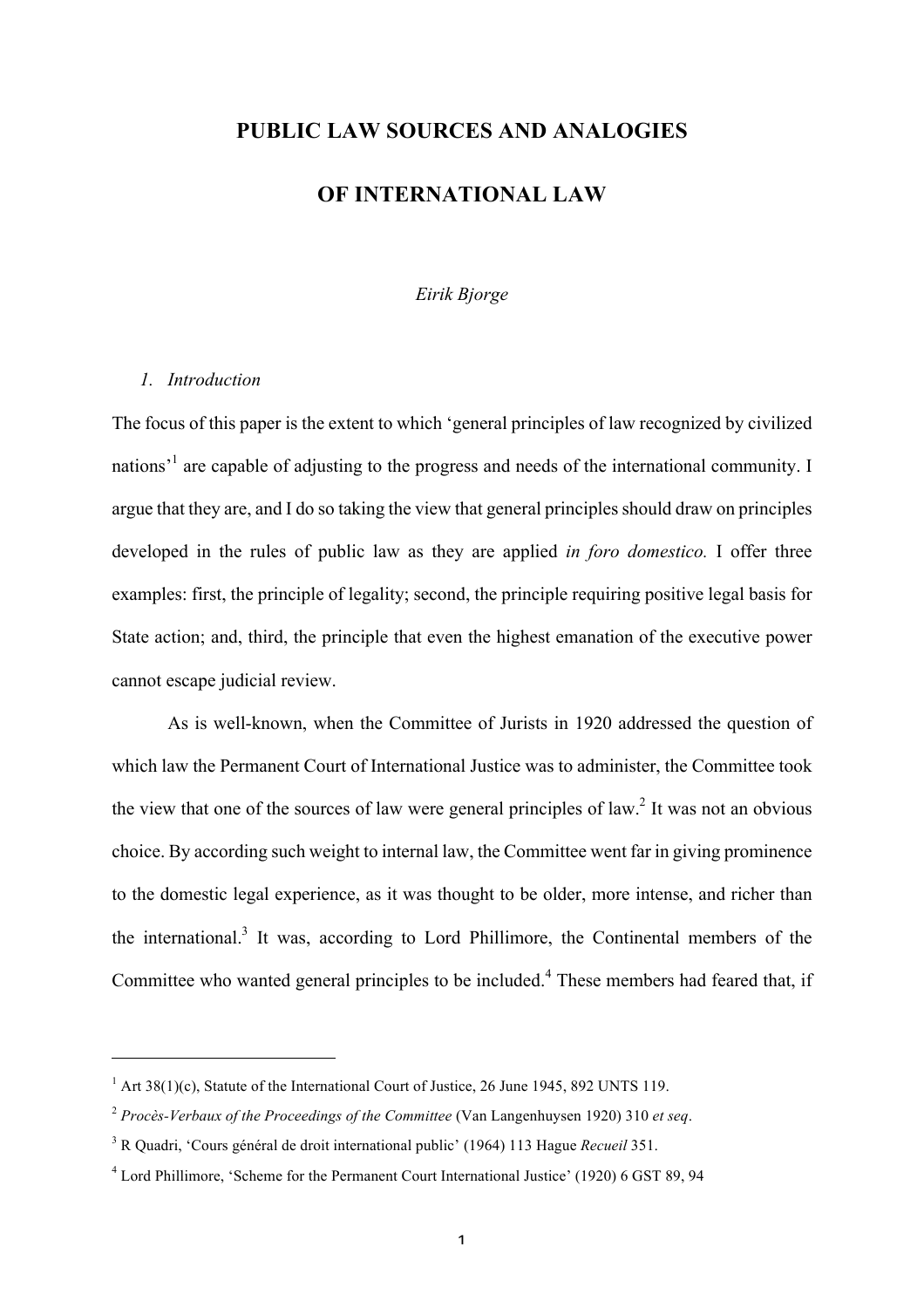general principles were not included as a source, injustice might be done: 'And then to meet the fears of our foreign friends, we added—3. "The general principles of law recognised by civilised nations".' 5

It seems that what the delegates had in mind were, in the first instance, procedural principles. In the debates explicit reference was made by Lord Phillimore to 'certain principles of procedure, the principle of good faith, and the principle of *res judicata*'. <sup>6</sup> Indeed, the one arbitral authority cited in the deliberations was *Pious Funds*, <sup>7</sup> on the procedural principle of *res judicata*. The focus on procedure persisted after the adoption of Article 38. <sup>8</sup> Still today the most successful use of domestic law analogies before the International Court has been in the field of procedure.<sup>9</sup> The reason for this may well be that procedural law is the field in which judicially discovered principles are the least threatening to the freedom of action of States:<sup>10</sup> substantive principles, on the other hand, might be thought to pose more of a threat. Perhaps another reason is the overlap between general principles of a procedural nature on the one hand and the inherent powers or jurisdiction of international courts and tribunals on the other.

Wishing by the late 1920s to develop such substantive principles, Lauterpacht turned, in his eponymous study of private law sources and analogies of international law, to domestic *private* law.<sup>11</sup> This 'right step in the wrong direction'<sup>12</sup> was not deprived of logic: in a system based on bilateral relations only between States, borrowing from domestic private law concepts made eminent sense, the contractual relationships of individuals being applied to States in their

 $<sup>5</sup>$  ibid.</sup>

<sup>6</sup> *Procès-Verbaux* (1920) 335 (Phillimore)

<sup>7</sup> *Pious Funds* (1902) 9 RIAA 11; *Procès-Verbaux* (1920) 310 (Deschamps), 316 (Phillimore).

<sup>8</sup> A Ræstad, '"Droit coutumier" et "principes généraux" en droit international' (1933) 4 NJIL 61, 74

<sup>9</sup> J Crawford, *Brownlie's Principles of Public International Law* (8th edn, OUP 2012) 36–7.

<sup>10</sup> D Anzilotti, *Cours de droit international* (G Gidel tr, Sirey 1929) 118.

<sup>&</sup>lt;sup>11</sup> H Lauterpacht, *Private Law Sources and Analogies of International Law* (Longmans 1927).

<sup>&</sup>lt;sup>12</sup> The line is taken from S Žižek, *In Defense of Lost Causes* (Verso 2008) 95, who applied it to Heidegger.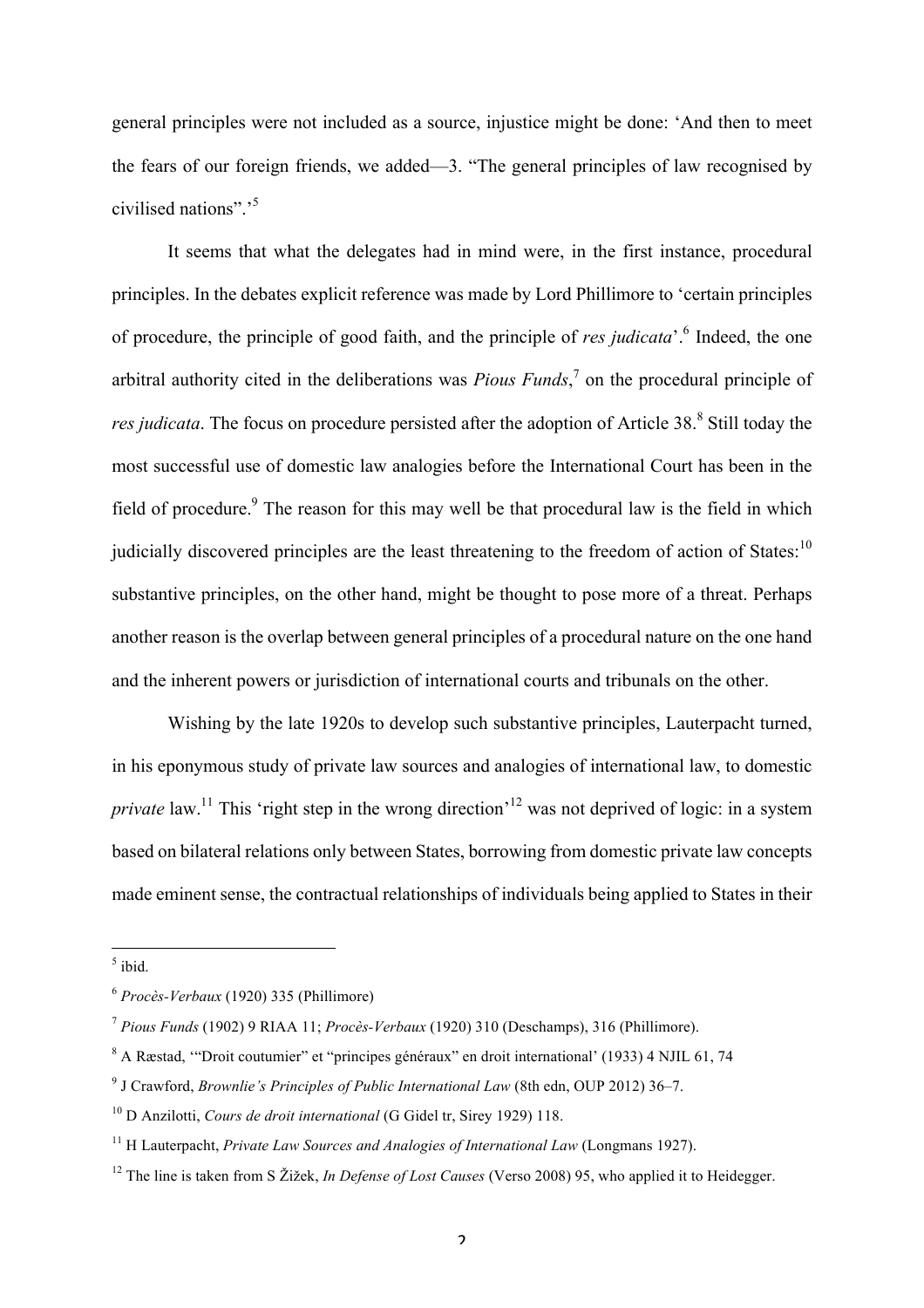equally synallagmatic relationships. Furthermore, it has been argued that there was at the time no such thing as public law in the country in which Lauterpacht had made his home.<sup>13</sup>

But, if it once used to be the case that international law was inherently bilateral, that is no longer the case. At the present day for example international organizations and individuals enjoy rights and are bound by obligations. The bilateral is giving way to the multilateral.

International decision-making needs to be mirrored by constitutional and administrative law safeguards. Principles of *public* law are needed, as public problems call for public answers. To the extent that international law has not been able to proffer them itself, such principles are beginning to be and should be sought in public law rules developed and applied *in foro domestico.* To take one example: if, as has been suggested, today '[t] the protection of legitimate expectations within carefully defined limits is a general principle of law, anchored in the world's major legal systems',<sup>14</sup> then that mooring is in public law, not procedural or private.

International law today is today far from being 'private law writ large'.<sup>15</sup> Its future maturation and sophistication depends on the development of general principles of law taken from public law. In that regard Judge Koretsky observation in *South West Africa*, a case bearing on more than just synallagmatic relations between two States, has aged well:

Long ago there were warnings against the danger of an unreserved transference of the principles of civil law and process into international (public) law and into the procedure of international courts. Here the character of relations and rights is of another kind. Here one cannot think in civil law categories.<sup>16</sup>

<sup>13</sup> P Weil, 'Droit international public et droit administratif' in *Mélanges Trotabas* (LGDJ 1970) 511, 513–14. This is patently wrong as a matter of the law that was actually in existence, and had been for a long time (see P Craig, *UK, EU and Global Administrative Law: Foundations and Challenges* (CUP 2015) Ch 1)—but it may nevertheless be a valid explanation.

<sup>&</sup>lt;sup>14</sup> C McLachlan, L Shore & M Weiniger, *International Investment Arbitration* (2nd edn, OUP 2017) 315.

<sup>15</sup> T Holland, *Studies in International Law* (Clarendon 1898) 152; H Lauterpacht, *Private Law Sources and Analogies of International Law* (Longmans 1927) 81.

<sup>16</sup> *South West Africa (Second Phase)*, Dissenting Opinion, ICJ Rep 1966, p 242.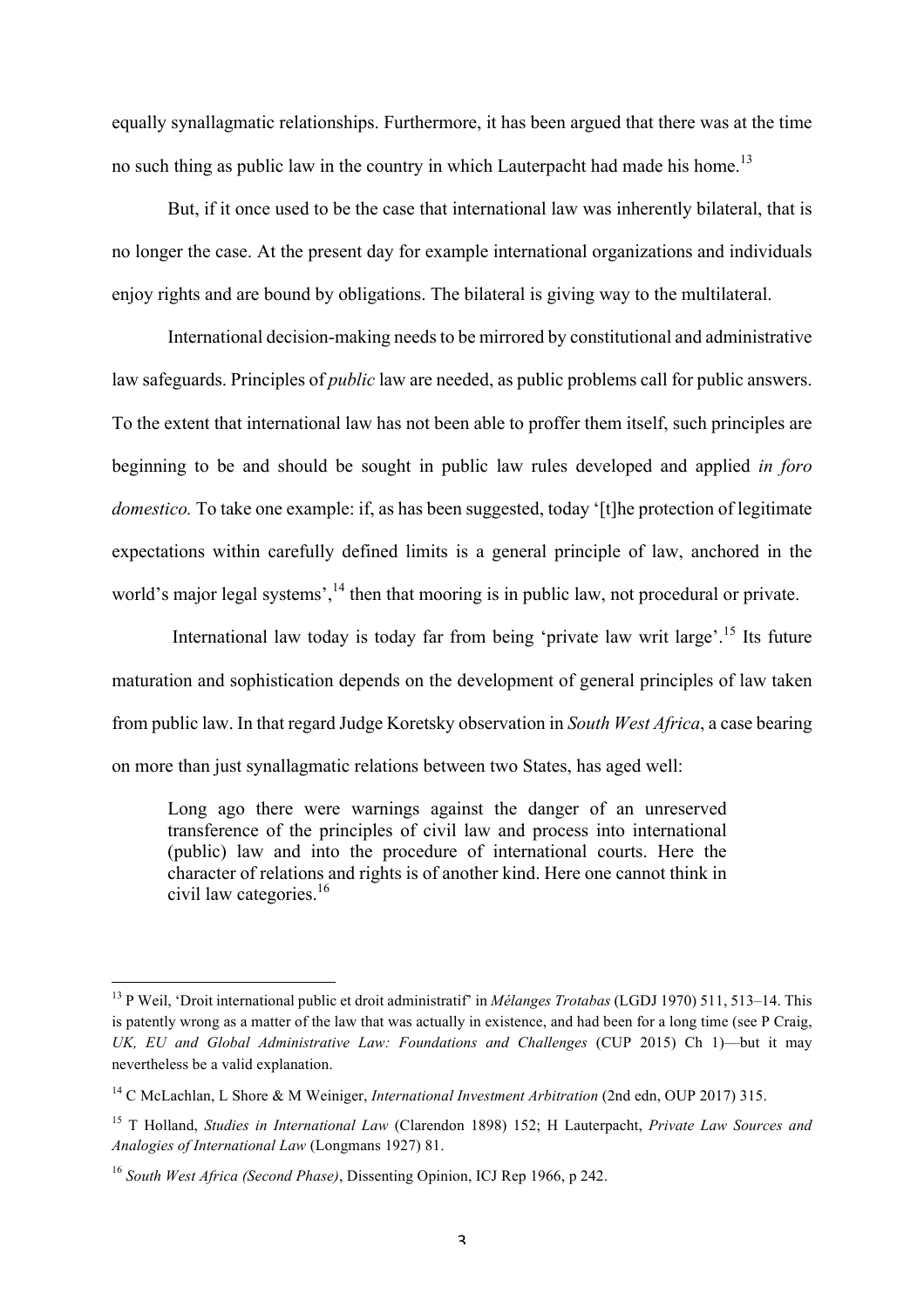The changes that the international legal system has been going through over the last decades are such that what is needed is not only general principles that tinker with the operation of certain sub-systems of international law. Something more is needed. And, whilst the existing literature does interrogate the extent to which public law analogies can be relied on in certain sub-fields of international law, such as international investment law and global administrative law, it largely ignores whether the mainstay of *general* international law can draw on domestic public law.17

Although Lauterpacht focused in his early work on private law concepts, he later came to countenance the idea that general principles of law might also encompass principles of public law, as general principles were in his view:

those principles of law, private and public, which contemplation of the legal experience of civilized nations leads one to regard as obvious maxims of jurisprudence of a general and fundamental character … a comparison, generalization and synthesis of rules of law in its various branches—private and public, constitutional, administrative, and procedural—common to various systems of national law.<sup>18</sup>

Quadri went further and argued that '*il est erroné de se limiter aux principes du droit privé, puisque les principes du droit public peuvent également être utilisés quand les exigences à satisfaire sont les mêmes*',19 giving the example of how the Permanent Court in *Interpretation of the Treaty of Lausanne* relied on the public law rule that no one can be judge in his own suit (*nemo judex in re sua*). $^{20}$ 

General principles of law are to be understood as first principles, '*propositions premières*', common to domestic legal systems and capable of being transported onto the

<sup>&</sup>lt;sup>17</sup> See eg SW Schill (ed), *International Investment Law and Comparative Public Law* (OUP 2010).

<sup>&</sup>lt;sup>18</sup> H Lauterpacht, *International Law: Being the Collected Papers of Hersch Lauterpacht Vol I* (CUP 1970) 69; see also *South West Africa—Voting Procedure*, Separate Opinion, Judge Lauterpacht, ICJ Rep 1955, p 67.

<sup>19</sup> R Quadri, 'Cours général de droit international public' (1964) 113 Hague *Recueil* 352.

<sup>20</sup> *Interpretation of the Treaty of Lausanne* (1925) PCIJ Series B, No 12, p 32. See *South West Africa—Voting Procedure*, Separate Opinion, Judge Lauterpacht, ICJ Rep 1955, p 67, 104–5 on the characterization of this rule as a general principle of law.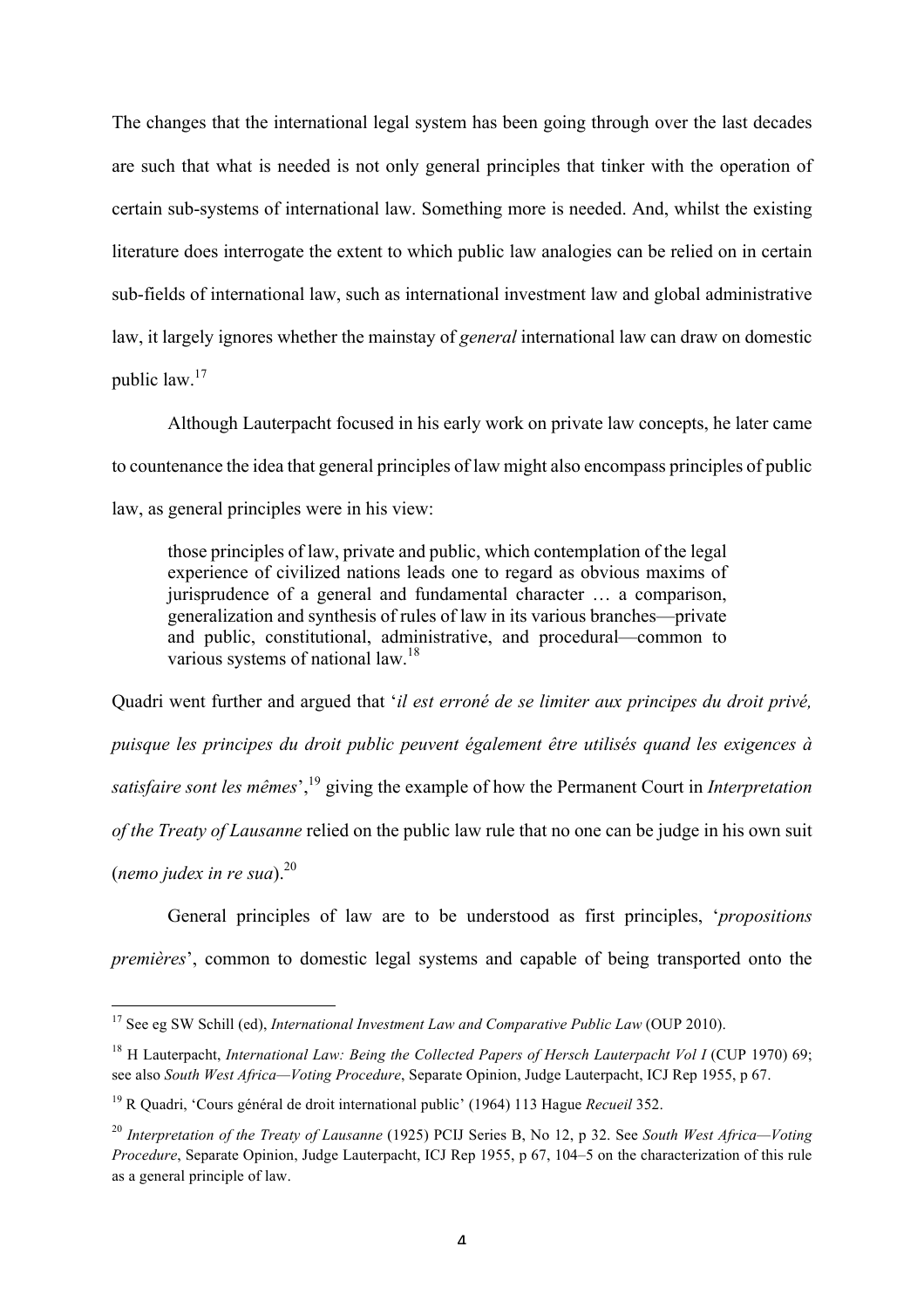international legal order.<sup>21</sup> In order for a rule to be characterized as a general principle of law, it would have to go through a two stage process, the first stage of which is *abstraction*; the second, *generalization*. This process would strip the domestic rule of its detailed particularities and, through a process of synthesis, bring out its most general and truly universal features.<sup>22</sup> What is important in that regard are not the superficial similarities of rules obtaining in different legal systems; it is the principle that undergirds and explains those rules.<sup>23</sup> General principles are thus not the sum of domestic legal rules nor a lowest common denominator.<sup>24</sup> As Samson has observed:

*contrairement à ce qu'on a pu écrire, l'identification d'un principe général de droit n'implique pas d'étudier un à un l'ensemble des droit nationaux. Il suffit de sonder les différentes "familles juridiques", quitte à creuser avantage en cas de doute*. 25

Indeed, the International Court observed in *Barcelona Traction*, the rule at issue needs no more than to be 'generally accepted by municipal legal systems'.<sup>26</sup>

Transcending the technical particularities that are peculiar to each domestic system, general principles of law represent the quintessence of the totality of these domestic legal systems beyond their diversity.<sup>27</sup> Once the domestic rule has been reduced to its disembodied abstraction, the principle must be implanted on the level of international law; this means that flesh must be given to the bones of what was the domestic principles such that it can function on the international level.<sup>28</sup> As Weil has put it:

<sup>21</sup> J Basdevant, *Dictionnaire de la terminologie du droit international* (Sirey 1960) 475.

<sup>22</sup> C De Visscher, *Théories et réalités en droit international public* (4th edn, Pedone 1970) 419.

 $23$  ibid.

<sup>24</sup> P Weil, 'Le droit international en quête de son identité' (1992) 237 Hague *Recueil* 145.

<sup>25</sup> B Samson, 'PGD: de et pas du' in H Ascencio et al (eds), *Dictionnaire des idées reçues en droit international* (Pedone 2017) 433, 434.

<sup>26</sup> *Barcelona Traction, Light and Power Company, Limited*, ICJ Rep 1970, p 3, 37, para 50.

<sup>27</sup> P Weil, 'Le droit international en quête de son identité' (1992) 237 Hague *Recueil* 145.

 $28$  ibid 146.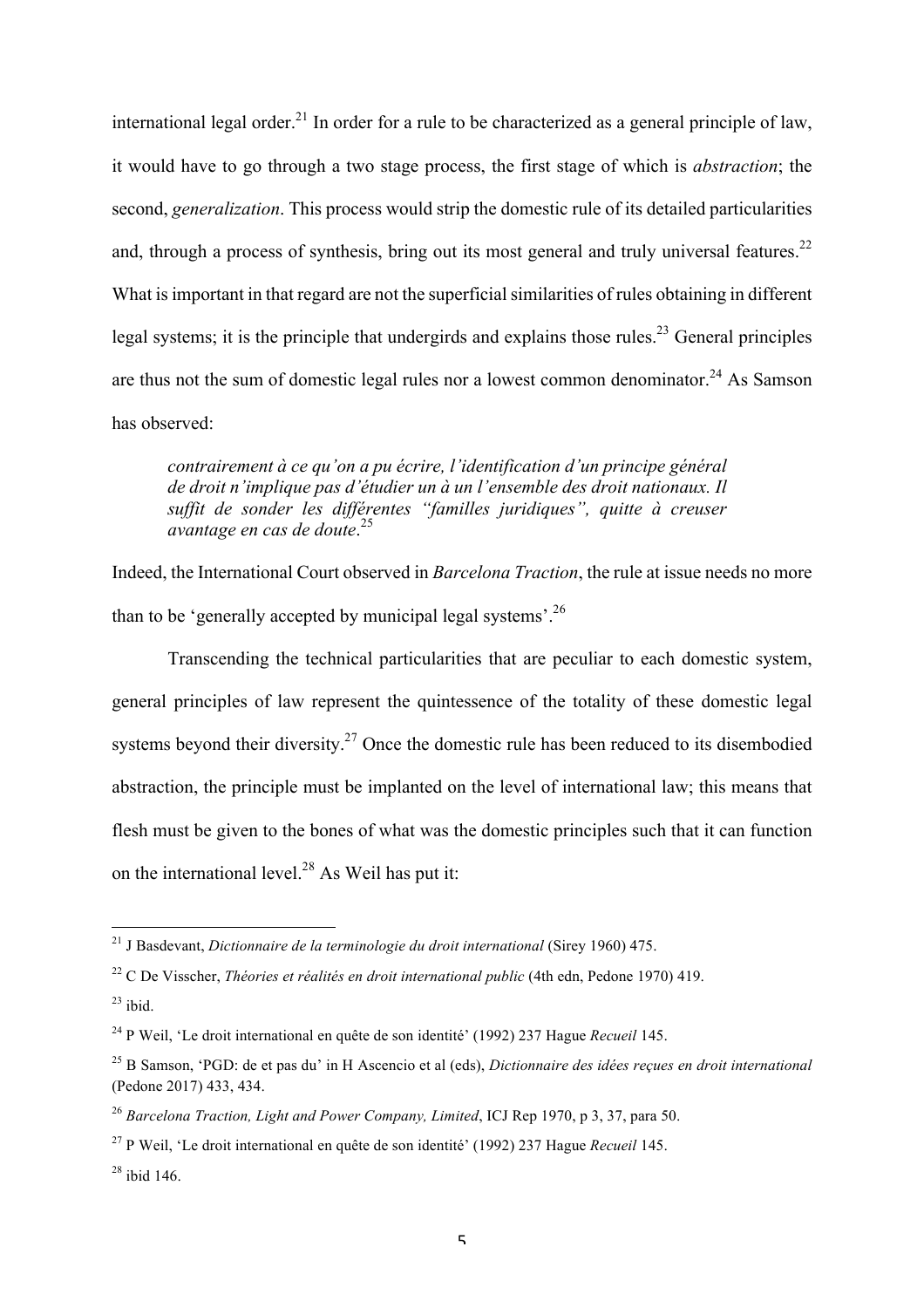*Quant à la réintégration du produit désincarné issu de cette opération d'abstraction-généralisation dans le milieu du droit international, elle n'est possible que dans la mesure où les caractéristiques structurelles, les nécessites et les objectifs de l'ordre international sont compatibles avec ceux des droits nationaux*. 29

Therefore, only principles of domestic law which are '*non incompatibles avec les exigences de l'ordre international*' are capable of being elevated to the international level and of operating there as a source of law.<sup>30</sup> But, even then, the principles extracted from domestic law will need to be refashioned as a function of the needs of the international legal order.<sup>31</sup> Even when international law is 'called upon to recognize institutions of municipal law that have an important and extensive role in the international field', such as limited liability companies, the Court observed in *Barcelona Traction*, '[t]his does not necessarily imply drawing an analogy between its own institutions and those of municipal law, nor does it amount to making rules of international law dependent upon categories of municipal law'. <sup>32</sup> A measure of caution is in other words needed.

#### *2. General principles of public law?*

Four points need stressing in relation to the possibility of general principles of law of a specifically public law character. First, it is worth remembering that the word that international law uses for the works of writers or other persons skilled in international law is, in the wellknown wording of Article 38 of the Statute, 'teachings of the most highly qualified publicists'. The word publicist is perhaps more readily understood by Francophone audiences than Anglophone ones. In the Cartesian system of French law, there is a division between the

 $^{29}$  ibid 147.

<sup>30</sup> J Basdevant, 'Règles générales du droit de la paix' (1936) 58 Hague *Recueil* 501.

<sup>31</sup> P Weil, 'Le droit international en quête de son identité' (1992) 237 Hague *Recueil* 147.

<sup>32</sup> *Barcelona Traction, Light and Power Company, Limited*, ICJ Rep 1970, p 3, 33, para 38. Also: *Ahmadou Sadio Diallo (Republic of Guinea v Democratic Republic of the Congo)* ICJ Rep 2010, p 639, 675, para 104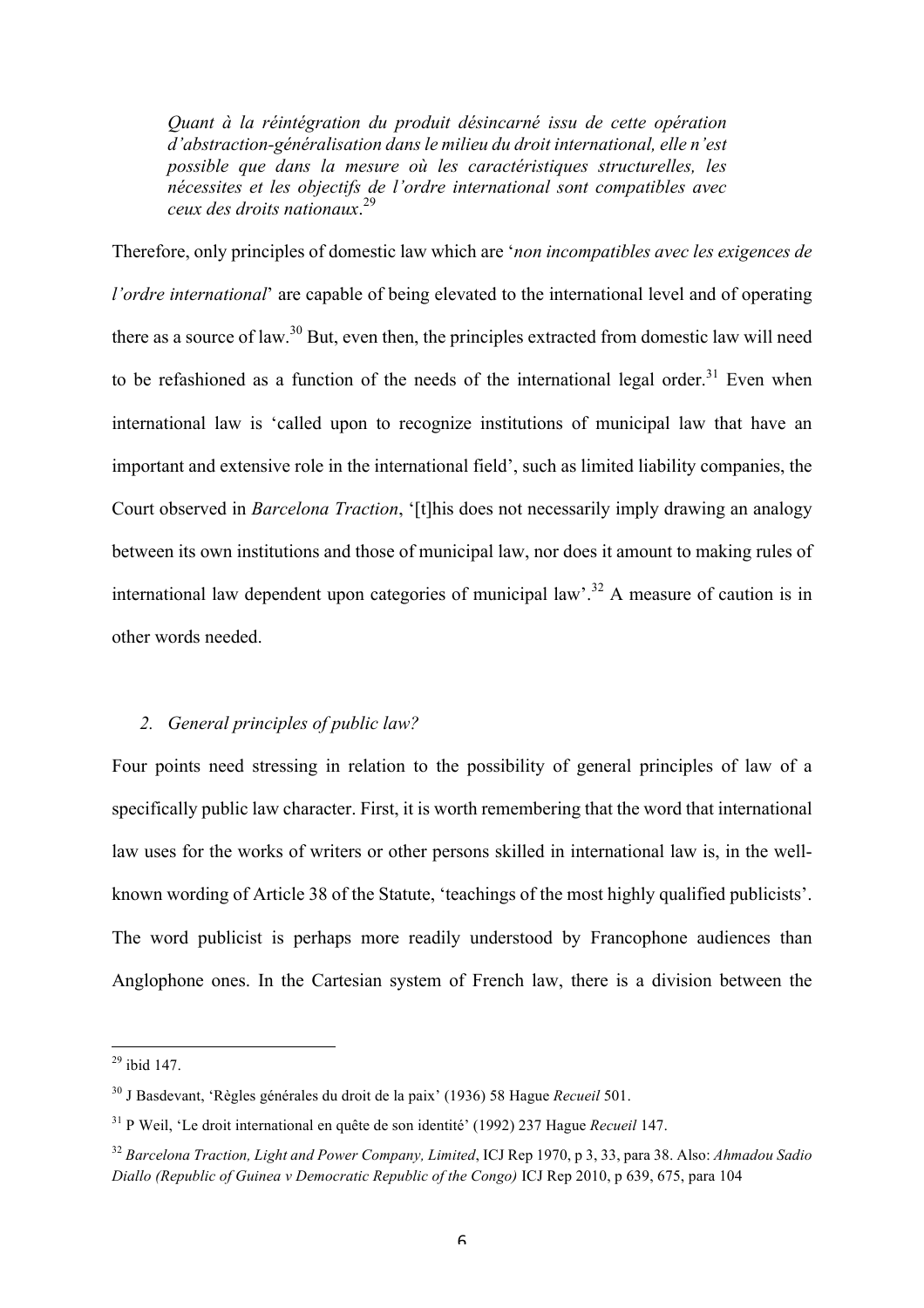'*publicistes*', those skilled in '*droit public*', and the '*privatistes*', who are trained in '*droit privé*'. All professors of public international law are in France also (or, in formal terms, first and foremost) professors of public law. Thus academic writers specializing in international law are in the Francophone tradition *by definition* public lawyers or, in other words, publicists. Still in the modern period the leading French international lawyers can also be the leading French public lawyers, Prosper Weil and Elizabeth Zoller being prominent examples.<sup>33</sup>

Second comes the fact that in French public law general principles of law (specifically so called—'*les principes généraux du droit*') have been a prominent source of public law for as long since the 1870s,<sup>34</sup> when the Tribunal des Conflits in *Dugave et Bransiet* stressed the need to interpret and apply primary and secondary legislation '*en les conciliant avec les principes généraux du droit*<sup>35</sup> Shortly thereafter the concept made an appearance in the literature, in Lafferière's classic *Traité de la juridiction administrative*, <sup>36</sup> and thereafter also in the case-law of the Conseil d'État,  $3^7$  a superior court which sits only in public law cases, where in the post-war period it would become one of the foremost sources of French public law.<sup>38</sup> In private law, meanwhile, there was in French law no comparable concept of general principles of law.<sup>39</sup>

<sup>33</sup> See eg P Weil (& D Pouyaud), *Le droit administratif* (25th edn, PUF 2017) and P Weil, *Écrits de droit international* (PUF 2000); E Zoller, *La bonne foi en droit international public* (Pedone 1977) and E Zoller, *Introduction au droit public* (2nd edn, Dalloz 2013) (incidentally, the two have also been the leading foreign relations lawyers in France: P Weil, 'Le contrôle par les tribunaux nationaux de la licéité des actes des gouvernements étrangers' (1977) 23 AFDI 16; E Zoller, *Droits des relations extérieures* (PUF 1992)).

<sup>34</sup> B Stirn & Y Aguila, *Droit public français et europeen* (Dalloz 2014).

<sup>35</sup> *Dugave et Bransiet* Tribunal des Conflits 8 February 1873.

<sup>36</sup> E Lafferière, *Traité de la juridiction administrative* (Berger-Levraut 1887) xiii.

<sup>37</sup> *Cames* Conseil d'État 21 June 1895 (conclusions: Romieu) ('*la solution … nous paraît … découler des principes généraux de notre droit*'); *Aramu* Conseil d'État 26 October 1945 ('*principes généraux du droit applicable même en l'absence de texte*').

<sup>38</sup> B Stirn & Y Aguila, *Droit public français et européen* (Dalloz 2014) 211–22.

 $39$  ibid 211–12.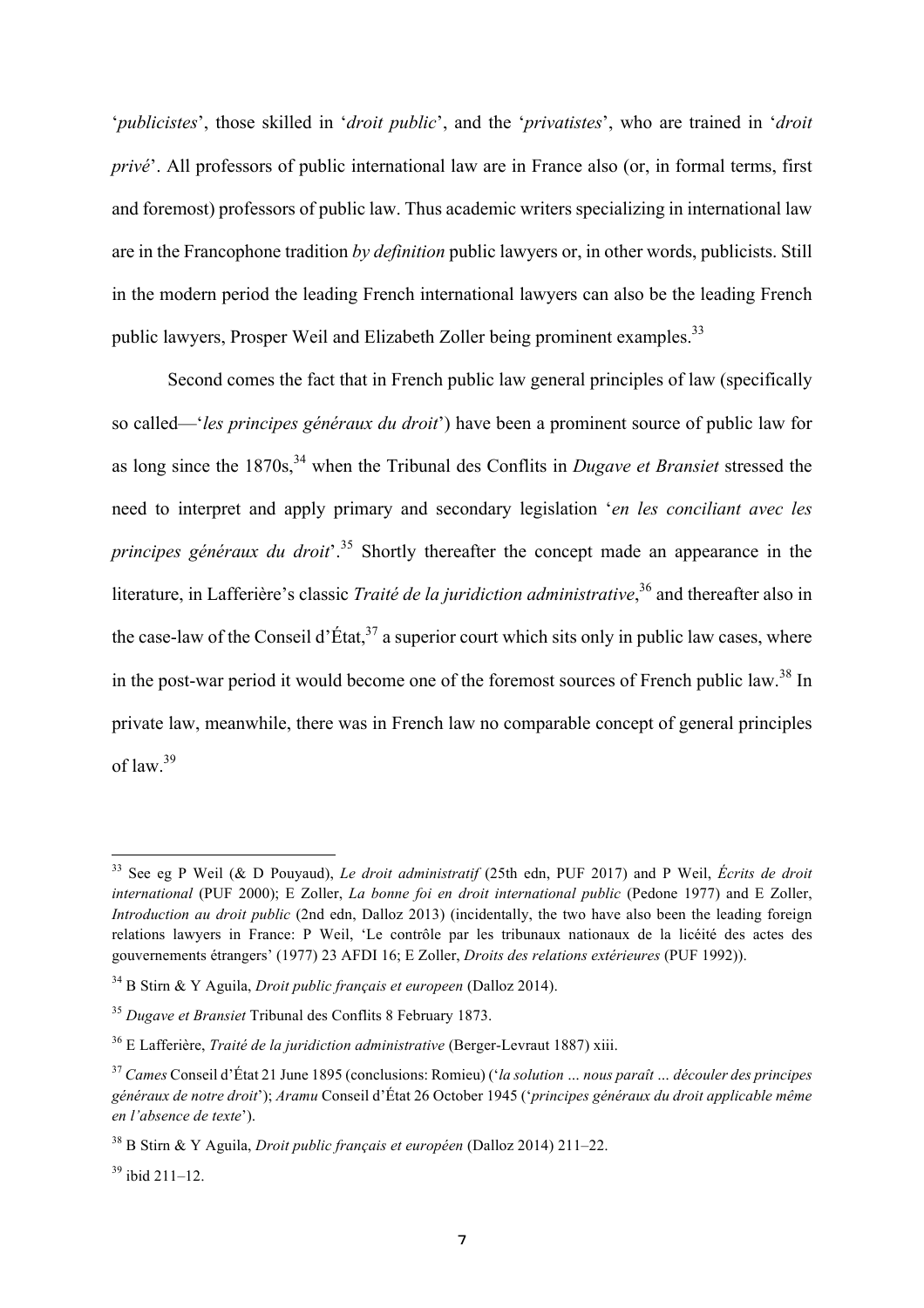Third, it is worth remembering that already in the 1930s the Permanent Court, in *Consistency of Certain Danzig Legislative Decrees with the Constitution of the Free City*, naturally looked to domestic law when it explicated the notion of the '*Rechtsstaat*', or 'State governed by the rule of law', as being the 'form of government under which all organs of the State are bound to keep within the confines of the law',  $40$  equally naturally leading the Court to emphasize the importance of fundamental rights. The Court pointed out that 'Danzig's character as a State governed by the rule of law', or as a *Rechtsstaat*, was revealed particularly in the part of the Free State's Constitution that dealt with the fundamental rights of the citizen, adding that:

Provisions concerning such rights occur in most of the constitutions drawn up since the beginning of the XIXth century. They are designed to fix the position of the individual in the community, and to give him the safeguards which are considered necessary for his protection against the State. It is in that sense that the words "fundamental rights" (*Grundrechte*) have always been understood <sup>41</sup>

Under the rule of law, continued the Court, the intention is 'to reserve to the law so as to safeguard individual liberty from any arbitrary encroachment on the part of the authorities of the State'.<sup>42</sup> The increasing concern of international law for the precepts of the rule of law, and the protection it affords against arbitrariness,<sup>43</sup> was also brought out by the International Court when, in *Asylum*, it warned against 'arbitrary action' being 'substituted for the rule of law'.<sup>44</sup> Some forty years later, in *ELSI*, a Chamber of the International Court observed, in relation to

<sup>&</sup>lt;sup>40</sup> Consistency of Certain Danzig Legislative Decrees with the Constitution of the Free City (1935) PCIJ Series A/B No 65, 54.

 $41$  ibid.

 $42$  ibid 56.

<sup>&</sup>lt;sup>43</sup> See D Akande & E Bjorge, 'The United Kingdom Ministerial Code and International Law: A Response to Richard Ekins and Guglielmo Verdirame', *UK Constitutional Law Blog*, 10 December 2015, available at https://ukconstitutionallaw.org/2015/12/10/dapo-akande-and-eirik-bjorge-the-united-kingdom-ministerial-codeand-international-law-a-response-to-richard-ekins-and-guglielmo-verdirame/.

<sup>44</sup> ICJ Reports 1950, p. 266, 284.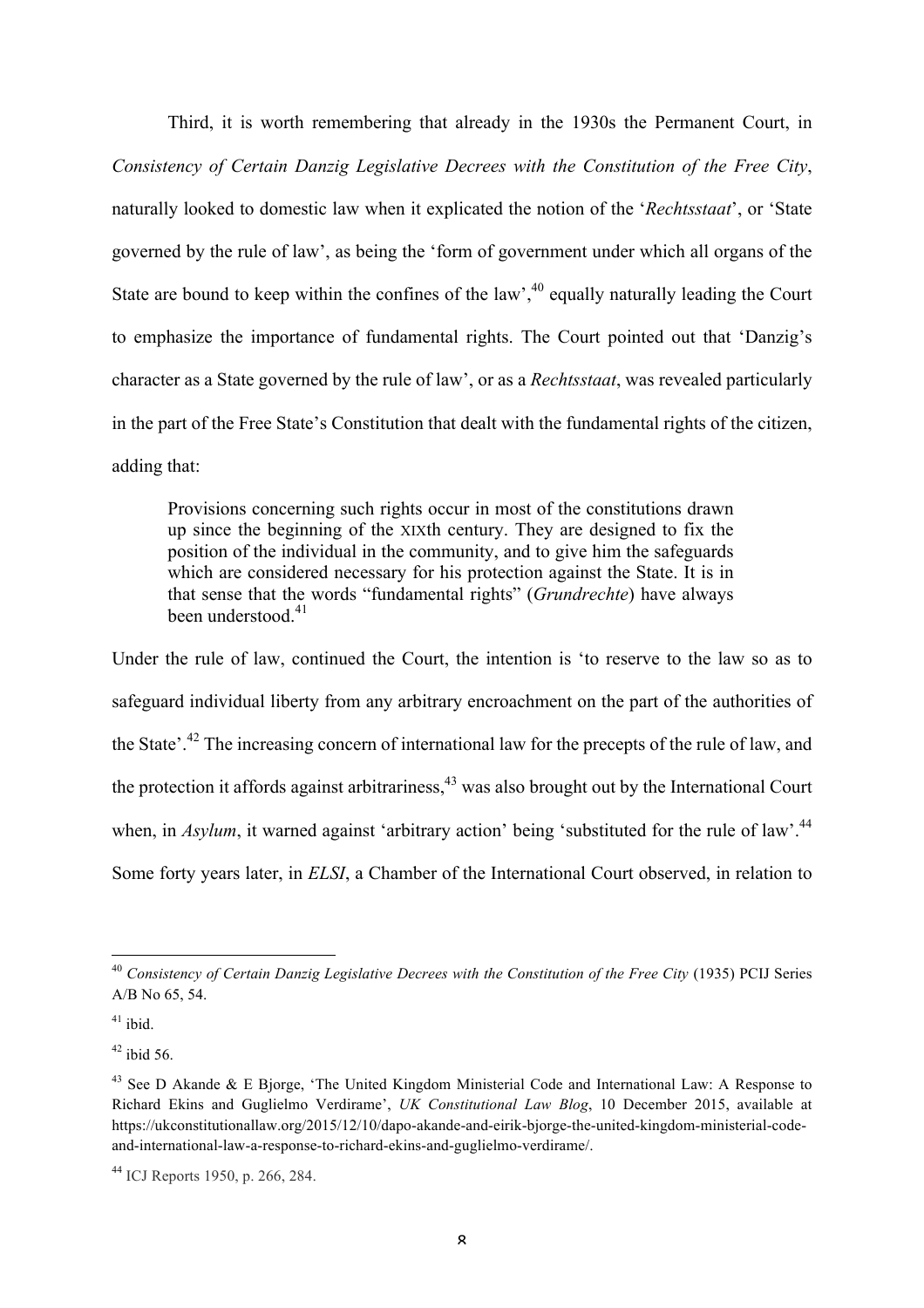whether state action by the Italian executive had breached international law by being arbitrary, that '[a]rbitrariness is not so much something opposed to a rule of law, as something opposed to *the* rule of law'.<sup>45</sup> It is difficult not to see in this elevation of the principle of the rule of law onto the international plane a reliance by international law on domestic public law principle.

Fourth, it might be thought to be surprising that such general principles of public law did not take on more prominence when Article 38 was drafted in 1920. For two of the leading members of the Committee of Jurists were themselves leading *publicistes*, eminently wellplaced to see the utility of public law principles in public international law. First, the French member of the Committee, Professor Albert de La Pradelle, had from 1912 held a chair at the University of Paris, initially (1912–18) of administrative law, publishing in that period a treatise on French constitutional law,<sup>46</sup> and only since 1918 a professor of public international law. Secondly, Professor Edouard-François-Eugène Deschamps, later Baron Deschamps, had in 1871 begun his Belgian university career teaching administrative law, and published several works on domestic administrative and constitutional law,  $47$  before he was invited, in 1881, to concentrate on public international law.<sup>48</sup> Nevertheless, as is clear from the deliberations of the Committee of Jurists referred to above, general principles of public law did not take on any prominence whatever in the deliberations of the Committee.

If, in 1920, the most highly qualified publicists of the day suppressed the public law character of their legal formation, and of public international law, inclining as they did before the synallagmaticity of a system consisting only of sovereign States, it is now for the present

<sup>45</sup> ICJ Rep 1989 p 15, 76.

<sup>46</sup> A de La Pradelle, *Cours de droit constitutionnel* (Pedone 1912).

<sup>47</sup> See R Yakemtchouk, 'Deschamps (Edouard-François-Eugène)' in *Biographie nationale, 41ème tome, supplément tome XIII* (Bruylant 1979) 198, 199–200.

 $48$  ibid 201.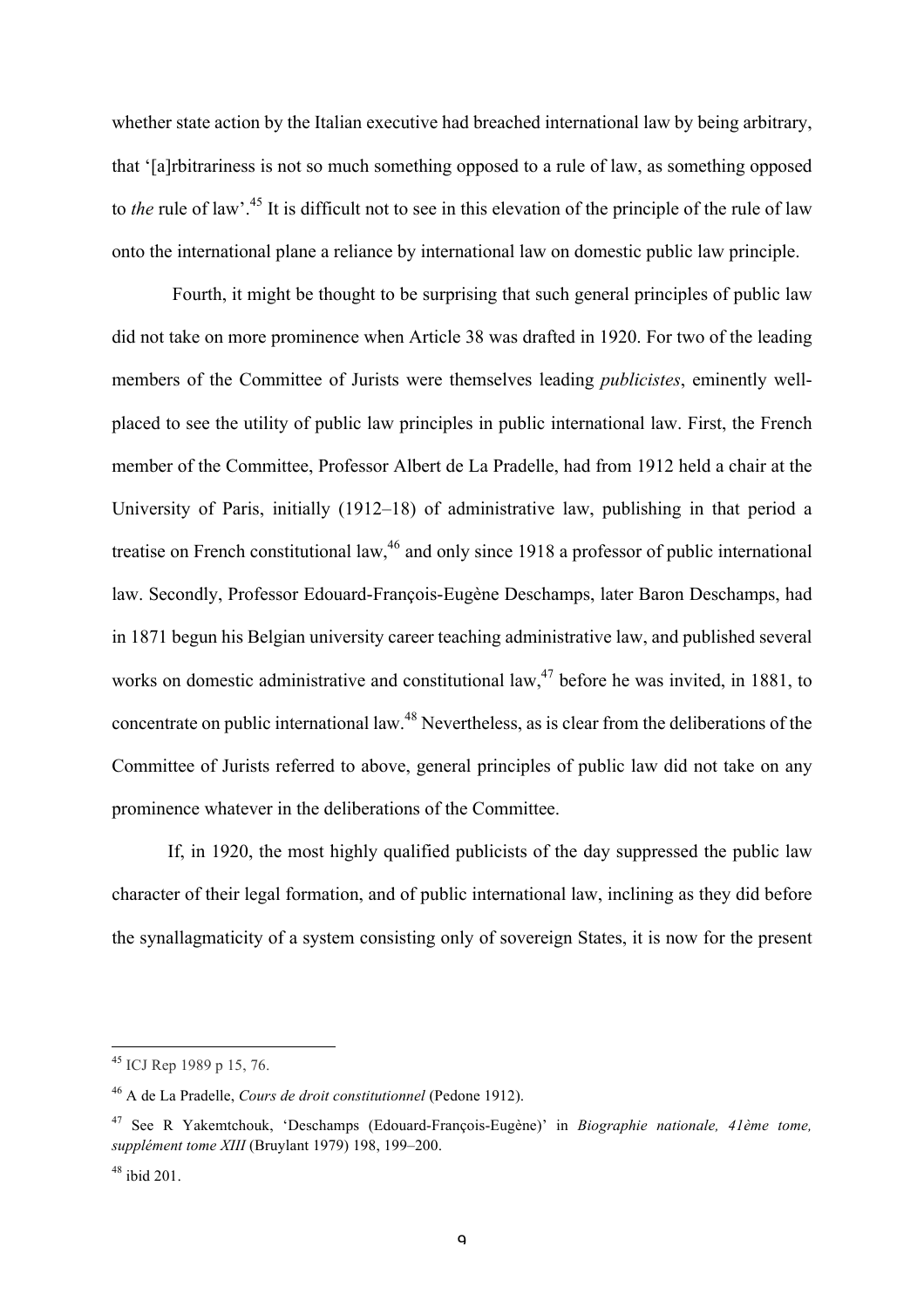generation to let what Lafferière in 1887 called the '*principes inhérent à notre droit public*' 49 run their course in international law. Against that back-cloth, the focus can then turn to assessing the fitness as general principles of law of the three rules mentioned in the introduction.

### *3. A principle of legality?*

A text emanating from a State must, in principle, be interpreted as producing and as intending to produce effects in accordance with existing law and not in violation of it.<sup>50</sup> The principle is that the intention to derogate from general international law cannot be presumed;<sup>51</sup> a derogation from the general law cannot be acceded to unless it is clearly spelled out in the treaty at issue.<sup>52</sup>

The principle seems to have surfaced in rudimentary form in *Namibia*. <sup>53</sup> There it was contended that the Covenant of the League of Nations<sup>54</sup> did not confer on the Council of the League power to terminate a mandate for misconduct of the mandatory and that no such power to terminate a mandate for misconduct could therefore be exercised by the United Nations, as it could not derive from the League greater powers than had inured to the League itself.<sup>55</sup> The Court observed that, for this objection to prevail, it would be necessary to show that the original mandates system, 'excluded the application of the general principle of law that a right of

<sup>49</sup> E Lafferière, *Traité de la juridiction administrative* (Berger-Levraut 1887) xiii.

<sup>50</sup> *Right of Passage* ICJ Rep 1957, p 142.

<sup>51</sup> R Kolb, *Interprétation et création du droit international* (Bruylant 2006) 468.

<sup>52</sup> *Dette publique ottoman* (1925) 1 529, 555 (Sole Arbitrator Borel). See eg *South West Africa—Voting Procedure*, Separate Opinion, Judge Lauterpacht, ICJ Rep 1955, p 67, 99; G Fitzmaurice, 'The Law and Procedure of the International Court of Justice, 1954–9: General Principles and Sources of International Law' (1959) 35 BYIL 183, 227–8; A Pellet, *Recherche sur les principes généraux de droit en droit international* (Université de Paris 1974) 420; M Kamto, 'La volonté de l'état en droit international' (2004) 310 Hague *Recueil* 122–3.

<sup>53</sup> *Legal Consequences for States of the Continued Presence of South Africa in Namibia (South West Africa) notwithstanding Security Council Resolution 276 (1970)*, Advisory Opinion, ICJ Rep 1971, p 16.

<sup>54</sup> 28 June 1919, 225 CTS 195.

<sup>55</sup> 'The stream cannot rise above its source': J Crawford, 'Chance, Order, Change' (2013) 365 Hague *Recueil* 303.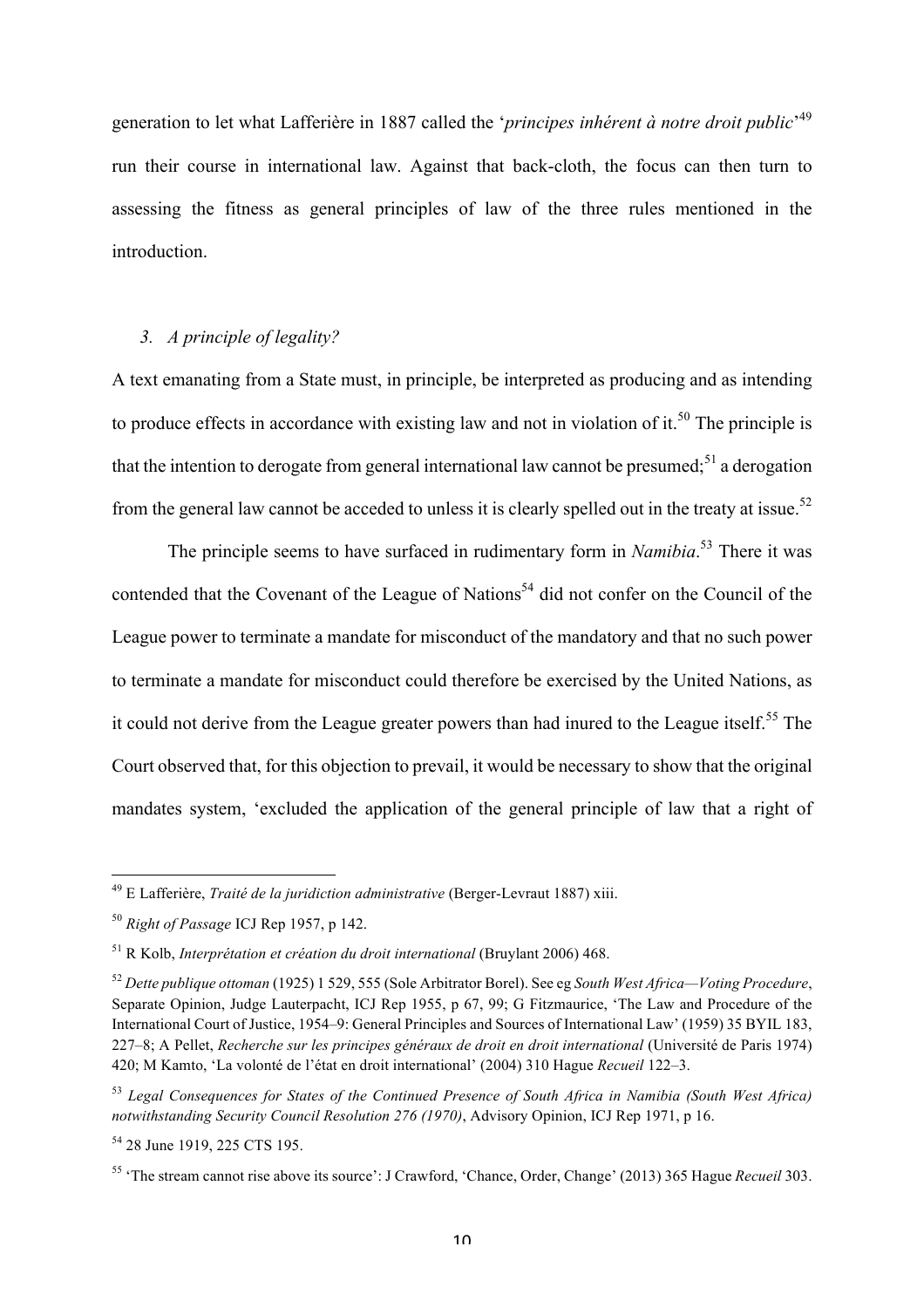termination on account of breach must be presumed to exist in respect of all treaties, except as regards provisions relating to the protection of the human persons contained in treaties of a humanitarian character<sup>56</sup>. The Court added, on the relationship between the treaty and the principle of general international law applicable in the case, that: 'The silence of a treaty as to the existence of such a right cannot be interpreted as implying the exclusion of a right which has its source outside of the treaty, in general international law'.57 In *ELSI* a Chamber of the International Court was more explicit.<sup>58</sup> The United States had argued that the rule of the exhaustion of local remedies did not apply to a case brought under Article XXVI<sup>59</sup> of the 1948 Treaty of Friendship, Commerce, and Navigation between Italy and the United States.<sup>60</sup> The Chamber concluded that it found itself 'unable to accept that an important principle of customary international law should be held to have been tacitly dispensed with, in the absence of any words making clear an intention to do so'.<sup>61</sup>

Might international law benefit in this connection from the more intense and richer experience of internal law?<sup>62</sup> There is a rule 'generally accepted by municipal legal systems'<sup>63</sup>

<sup>56</sup> *Legal Consequences for States of the Continued Presence of South Africa in Namibia (South West Africa) notwithstanding Security Council Resolution 276 (1970)*, Advisory Opinion, ICJ Rep 1971, p 16, 47, para 96.

<sup>57</sup> ibid. Also: ibid p 47–8, para 97–8. For contemporary authority from other courts and tribunals see: *Humblet v Belgium*, Judgment of 16 December 1960, ECJ Case No 6/60; *Amoco International Finance Corporation v Iran* (1987–II) 15 Iran–USCTR 189, 22, para 112; (1987) 83 ILR 500, 541, para 112.

<sup>58</sup> *Elettronica Sicula SpA* (*ELSI*) ICJ Rep 1989, p 15.

 $59$  'Any dispute between the High Contracting Parties as to the interpretation or the application of this Treaty, which the High Contracting Parties shall not satisfactorily adjust by diplomacy, shall be submitted to the International Court of Justice, unless the High Contracting Parties shall agree to settlement by some other pacific means.'

<sup>60</sup> 2 February 1948, 79 UNTS 171.

<sup>61</sup> *Elettronica Sicula SpA* (*ELSI*) ICJ Rep 1989, p 15, 42, para 50. See further C Rousseau, 'L'Independence de l'État dans l'ordre international' (1948) 73 Hague *Recueil* 211–12; D Alland, 'L'interprétation du droit international public' (2013) 362 Hague *Recueil* 172; R O'Keefe, 'Public International Law' (2011) 81 BYIL 339, 402.

<sup>62</sup> R Quadri, 'Cours général de droit international public' (1964) 113 Hague *Recueil* 351.

<sup>63</sup> *Barcelona Traction, Light and Power Company, Limited*, ICJ Rep 1970, p 3, 37, para 50.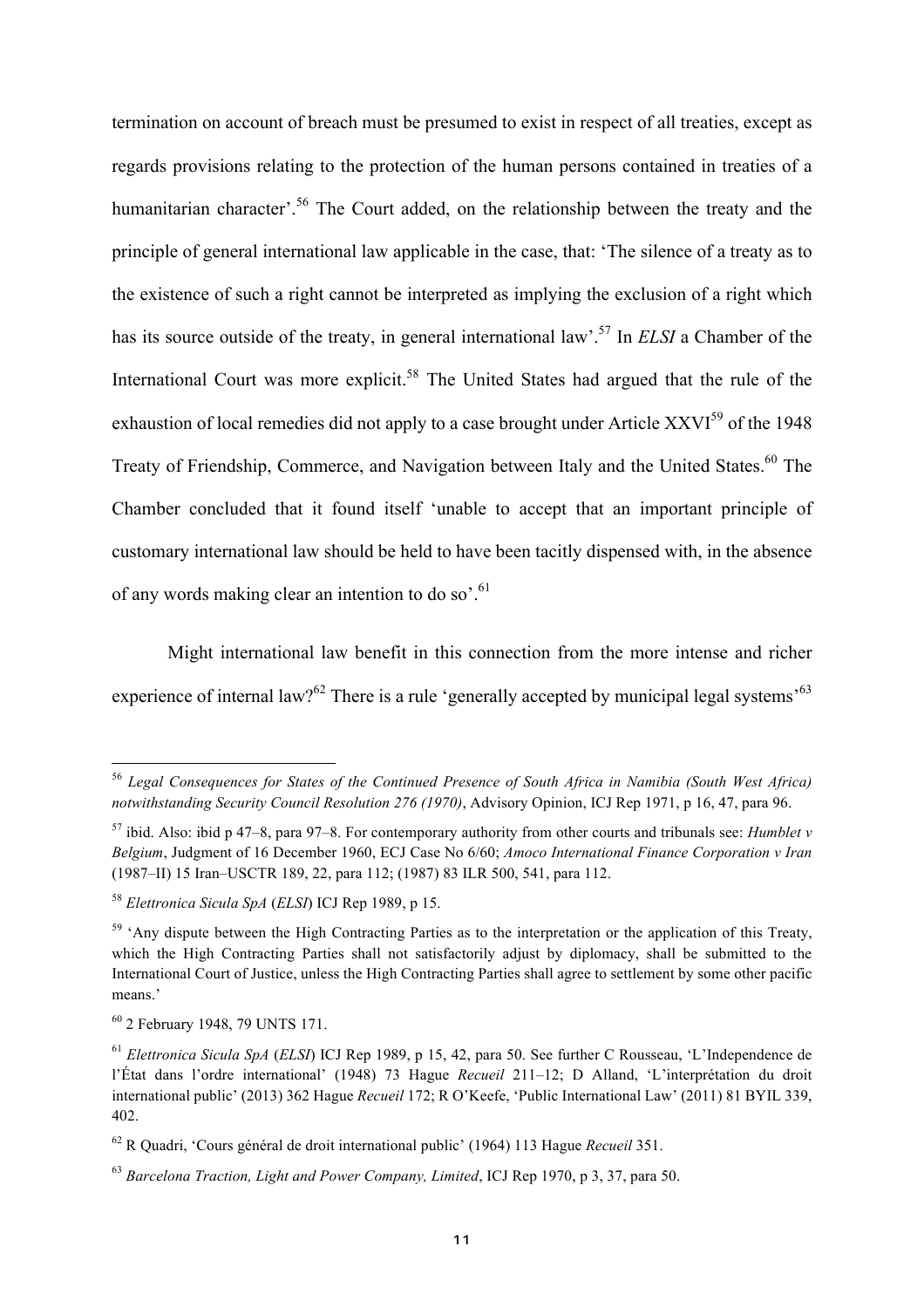according to which an affirmative statute does not take from the general law, or as it was traditionally expressed by way of Latin brocard: *statutum affirmativum non derogat communi legi*.

In French law this question is conceived of as a matter of the operation of '*les principes généraux du droit*'.<sup>64</sup> They are the general law against the background of which primary and secondary legislation fall to be interpreted.<sup> $65$ </sup> The extent to which legal instruments will be interpreted against the background of these general principles, or even be disapplied completely, will depend upon the seniority or rank of the instrument to be interpreted (ie regulation, statute, constitutional provision) and the seniority or rank of the general principle (ie '*valeur réglementaire*', '*valeur législative*', '*valeur constitutionnelle*'). <sup>66</sup> Most general principles of law have come to be held to be of constitutional rank.<sup>67</sup> The right to judicial review ('*le droit au recours pour excès de pouvoir contre tout acte administratif*') was relied on by the Conseil d'État in *Lamotte* in a manner similar to the judicial technique of the principle of legality as exemplified in the common law by *Ex parte Simms.* <sup>68</sup> The Conseil d'État followed the *Commissaire du gouvernement* (a species of reporting judge, not dissimilar to the Advocate General of the Court of Justice of the European Union), who had concluded that:

The *recours pour excès de pouvoir* is available, even without legislative warrant, to challenge every administrative act, and its effect is to guarantee respect for legality in accordance with the general principles of law.<sup>69</sup>

<sup>64</sup> B Stirn, *Les sources constitutionnelles du droit administratif* (9th edn, LGDJ 2016) 22–6.

<sup>65</sup> B Stirn & Y Aguila, *Droit public français et européen* (Dalloz 2014) 219–20.

 $66$  ibid.

 $67$  ibid.

<sup>68</sup> *Ex parte Simms* [2000] 2 AC 115, on which see below.

<sup>69</sup> *Lamotte* Conseil d'État 17 February 1950 (conclusions: Devolvé); translation in L Neville Brown & JS Bell, *French Administrative Law* (5th edn, OUP 1998) 171.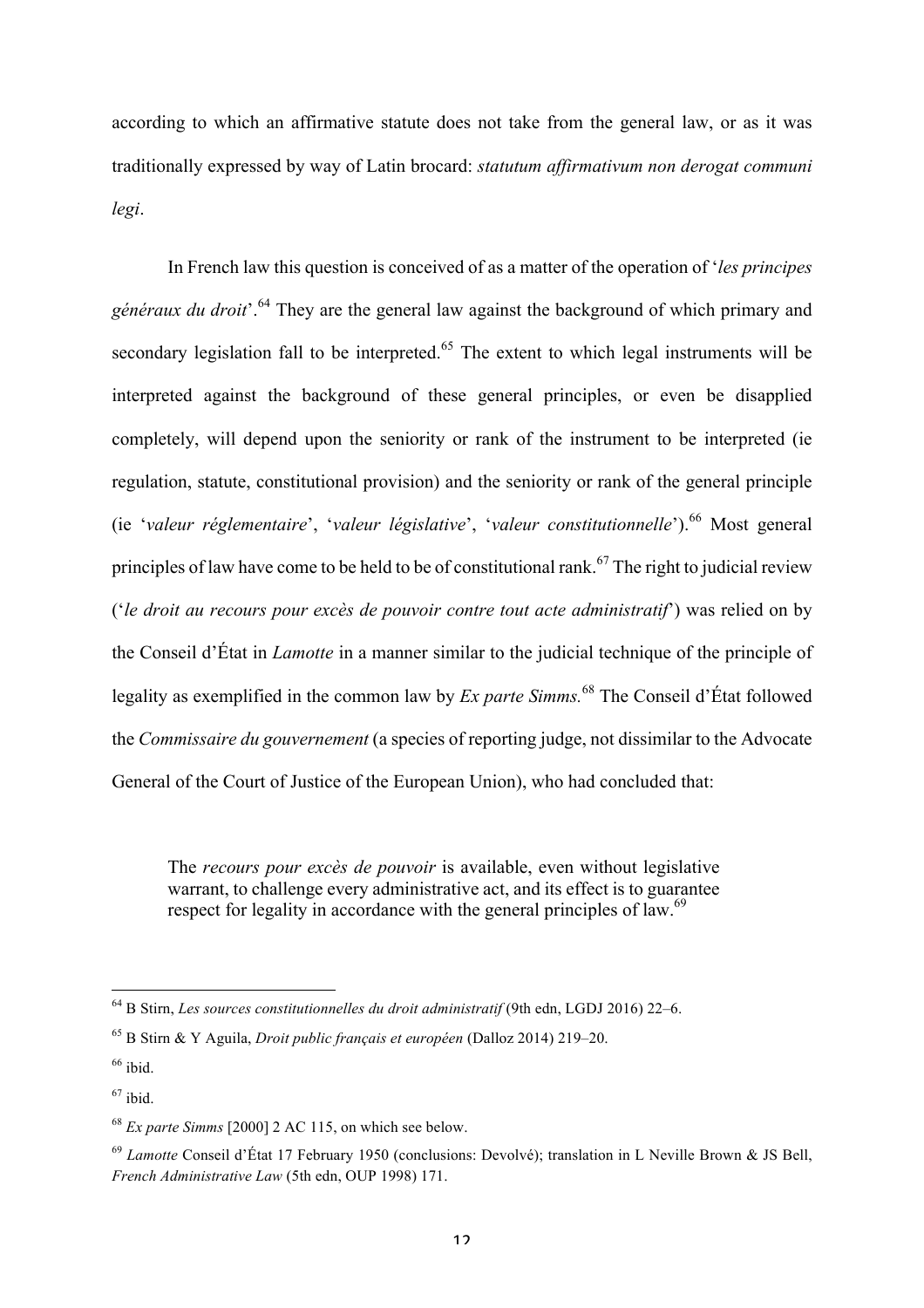But the Conseil d'État went further and held that the respect for legality that was demanded by the general principles of law was so strong that the right to judicial review would still lie even in the face of widely phrased legislation saying there should be no judicial review. The legislation at issue was quite clear, providing that the measure in question '*ne peut faire l'objet d'aucun recours administratif ou judiciaire*'; but even this wording was held not to be clear enough to override the general law.

In postwar Germany the written Basic Law, and the numerous constitutional principles it sets out, will to a large extent play the role that the unwritten principles of the common or general law will play in UK and in French law; but even in German law, in the era of the Basic Law, certain unwritten principles of law, supra-positive principles of law ('*überpositive Rechtgrundsätze*') as the German Federal Constitutional Court has termed them,<sup>70</sup> play a role in the interpretation and application of legislation.

According to what in the common law is called the principle of legality (and this is a term of art, 'the principle of legality' having in the common law a very specific meaning), legislation will not be held to allow an interference with a fundamental principle of constitutional law or a fundamental common law right unless this has been expressly sanctioned by Parliament.<sup>71</sup> The principle is also known as the *Ex parte Simms* principle, as Lord Hoffmann in that case cast the principle in a particularly attractive form: '[i]n the absence of express language or necessary implication to the contrary, the courts . . . presume that even the most general words were intended to be subject to the basic rights of the individual.<sup>72</sup>

<sup>70</sup> *Südweststaat* BVerfGE 1, 14, at 61; *7,5%-Sperrklausel* BVerfGE 1, 208, at 233; *Gleichberechtigung* BVerfGE 3, 225, 232; *Ausbürgeung I* BVerfGE 23, 98, at 106.

<sup>71</sup> P Craig, "Constitutional and Non-Constitutional Review" (2001) 54 CLP 147, 166; *R (on the application of Evans) v Attorney General* [2015] UKSC 21; [2015] AC 1787, at [56]–[59] (Lord Neuberger).

<sup>72</sup> *Ex parte Simms* [2000] 2 AC 115, 131.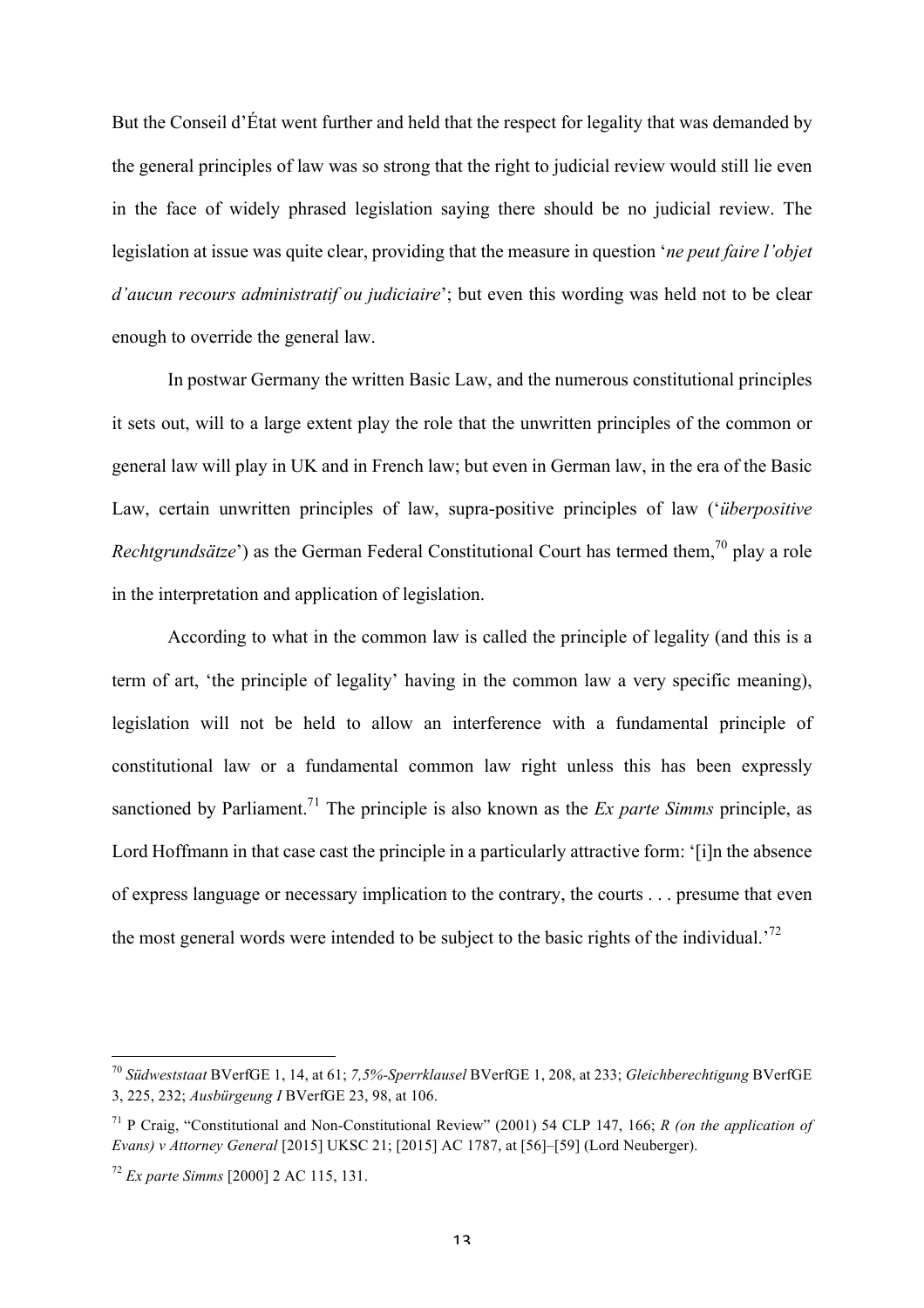In reality the principle is no more than the constitutional variant of the age-old rule of English law according to which an affirmative statute does not take from the common law (*statutum affirmativum non derogat communi legi*). As Coke put it, "a statute made in the affirmative, without any negative expressed or implied, does not take away the common law".<sup>73</sup> The principle has been reaffirmed by the courts time and again.<sup>74</sup> In *Rottman* Lord Hutton expressed himself in the following terms: "It is a well-established principle that a rule of the common law is not extinguished by a statute unless the statute makes this clear by express provision or by clear implication."<sup>75</sup> Writing extra-judicially, Laws LJ has observed about the principle of legality that 'rights protected by the common law could not be abrogated by statute save by crystal clear provisions leaving no room for doubt as to what the legislative intention was';<sup>76</sup> 'crystal clear' is also the formulation relied on by the Supreme Court in relation to principles of UK constitutional law.<sup>77</sup> McLachlan has shown that the 'bedrock principles of legality within the unwritten British constitution' is no different in for example Australia and Canada, despite the fact that those two common law systems have written constitutions; it is a matter of what he terms 'common law constitutional principles' shared by all the systems of the Anglo-Commonwealth.78

If these rules applied *in foro domestico* are subjected to the abstraction and generalization necessary for domestic legal rules to be able to operate as general principles of

<sup>73</sup> E Coke, *Institutes of the Laws of England* (17th edn, London 1817) 200.

<sup>74</sup> eg *Black-Clawson International Ltd v Papierwerke Waldhof-Aschaffenburg AG* [1975] AC 591, 614 (Lord Reid); *London Borough of Islington v UCKAC & Another* [2006] EWCA Civ 340; [2006] 1 WLR 1303, [28] (Dyson LJ); *Revenue and Customs Commissioners v Total Network SL* [2008] UKHL 19; [2008] 1 AC 1174, [130] (Lord Mance).

<sup>75</sup> *R (on the application of Rottman) v Commissioner of Police for the Metropolis* [2002] UKHL 20; [2002] 2 AC 692, [75].

<sup>76</sup> J Laws, 'Constitutional Guarantees' (2008) 29 SLR 1, 8.

<sup>77</sup> *R (on the application of Evans)* [2015] UKSC 21; [2015] AC 1787, [56]–[58], [90] (Lord Neuberger).

<sup>78</sup> See C McLachlan, 'The Allocative Function of Foreign Relations Law' (2012) 82 BYIL 349, 366. Also: C McLachlan, *Foreign Relations Law* (CUP 2014) 105–9.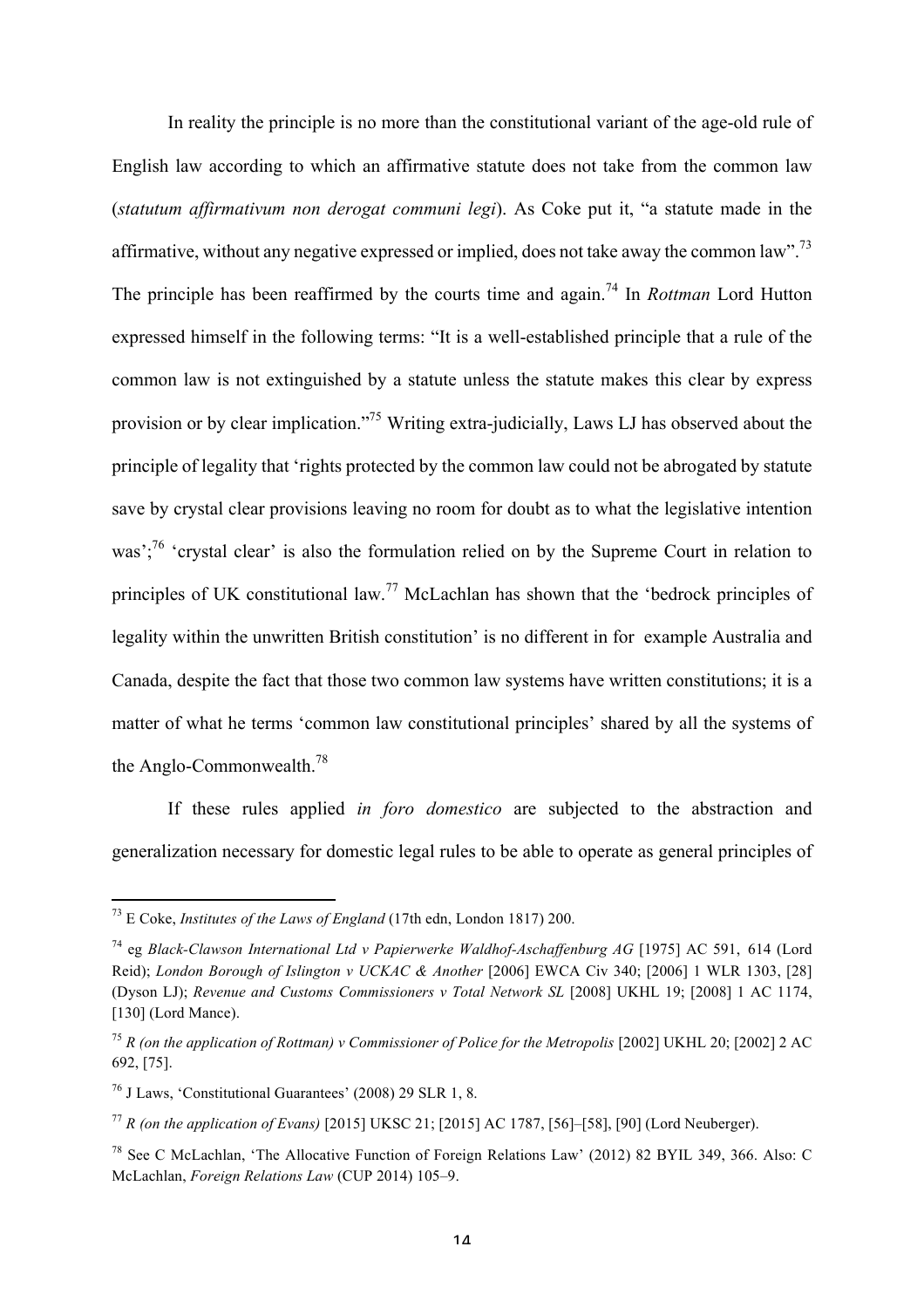law in international law, and we strip them of their domestic particularities,<sup>79</sup> they seem capable of becoming a general principle of law. They make up a principle of legality operating at the international level, according to which treaties will, in the absence of express or even crystal clear language, be presumed to have been intended to be subject to fundamental principles of general international law, including such principles as protect the rights of the individual, what the Permanent Court already in 1935 termed 'fundamental rights'.<sup>80</sup> Could not this general principle of law be relied on to develop and refine the approach of international courts and tribunals to treaty instruments which are said, or purport, to derogate from important principles of the general law? Could not also the insistence *in foro domestico* on fundamental rights in the application of the principle of legality be elevated to the international level?<sup>81</sup>

# *4. A principle requiring positive legal basis for State action?*

 

In 1957 Sir Gerald Fitzmaurice observed that in any legal system the question arises of the establishment of what he called a residual or presumptive position.<sup>82</sup> Is the subject of the legal system free to do as he pleases, except where the system prohibits the subject from doing so; or must the subject be able to account for and justify the activity by reference to some permissive rule or some other positive justification afforded by the legal system?<sup>83</sup> In

<sup>79</sup> C De Visscher, *Théories et réalités en droit international public* (4th edn, Pedone 1970) 419; P Weil, 'Le droit international en quête de son identité' (1992) 237 Hague *Recueil* 145.

<sup>&</sup>lt;sup>80</sup> *Consistency of Certain Danzig Legislative Decrees with the Constitution of the Free City (1935)* PCIJ Series A/B No 65, 54.

<sup>81</sup> Perhaps this is crystallizing in cases such as *Al-Jedda v United Kingdom* (2011) 53 EHRR 23, 147 ILR 107 & *Nada v Switzerland* (2012) 56 EHRR 18.

<sup>82</sup> See on the '*Lotus* principle' set out in *SS 'Lotus' (France v Turkey)* 1927 PCIJ (Series A) No 10, p 18: G Fitzmaurice, *The Law and Procedure of the International Court of Justice* (Grotius 1986) 146–7; A Pellet, '*Lotus* : que de sottises on profère en ton nom' in E Belliard (ed), *Mélanges Pierre Puissochet* (Pedone 2008) 215; D Guilfoyle, '*SS Lotus*' in E Bjorge & C Miles (eds), *Landmark Cases in Public International Law* (Hart 2017) 89, 90 & 106–9.

<sup>&</sup>lt;sup>83</sup> G Fitzmaurice, 'The General Principles of International Law Considered from the Standpoint of the Rule of Law' (1957) 92 Hague *Recueil* 50.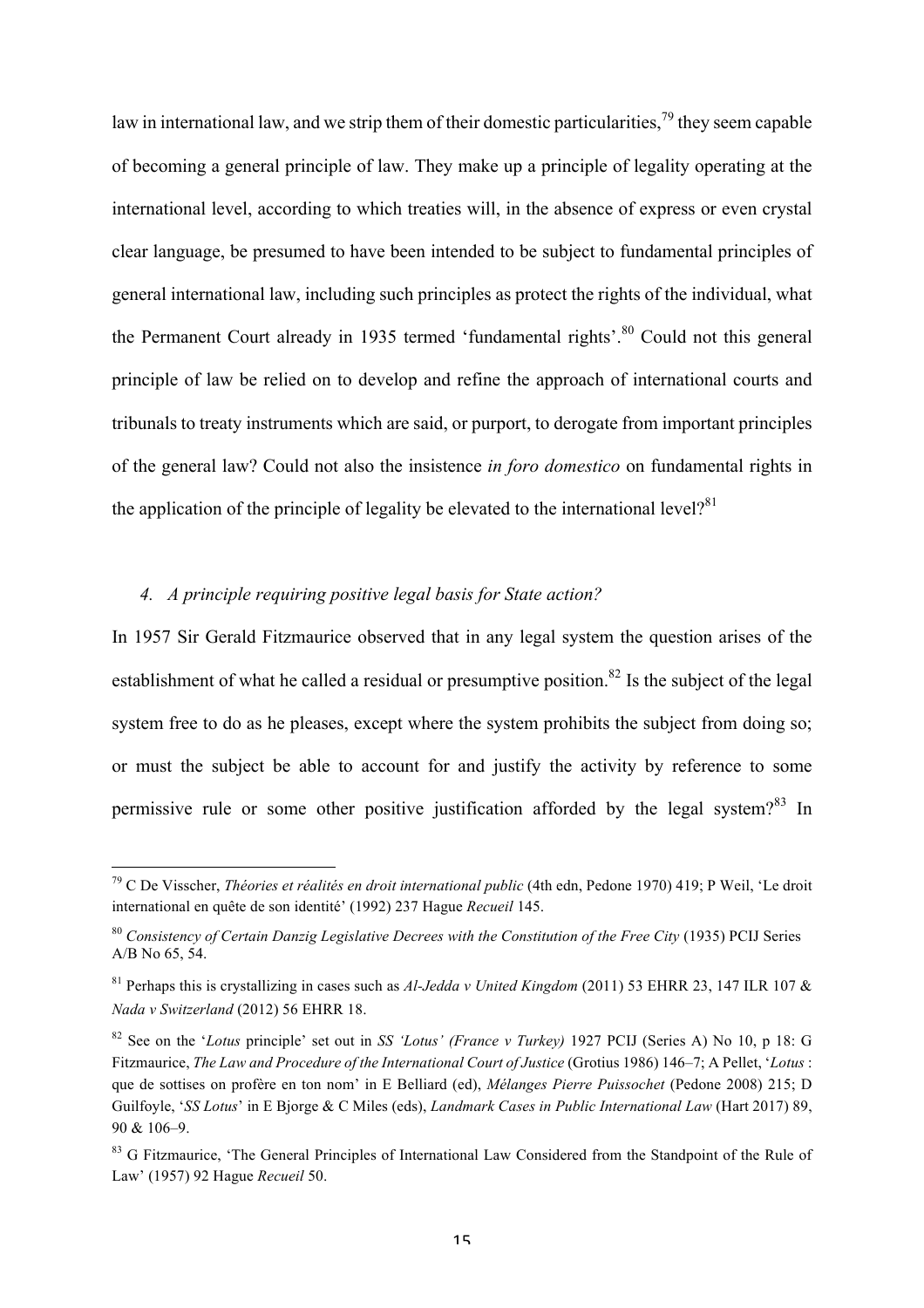Fitzmaurice's view, three models were possible in international law. The first was that the State must be able to point to positive justification for its actions under international law: the State's action will be held to be illegal unless it can adduce such positive justification, that is, the action has to be done in accord with a permissive rule. This model would imply a presumption of illegality unless the contrary could be established.

The second alternative was that States were free to act as they wished except to the extent that international law prevented them from doing so; absent any rule of international law forbidding the action, or there being some rule prescribing a particular course of action to which the action does not confirm, the action of the State is held to be lawful. This model would involve a presumption of legality unless the contrary could be established.

Fitzmaurice thought neither of the two models described the international field very well, suggesting instead a third possibility. This third model was particularly suited to a system such as international law, a model that would imply no presumption either way, whether of legality of illegality: 'a State must at all times act in good faith, in a manner consistent with the spirit of the system, and, on this basis, avoid action which is abusive in character, even though technically within the right of the State and not positively prohibited by any rule of the system.'<sup>84</sup>

The third model has received support in the case-law of international courts and tribunals and in doctrine. Weil seems to have supported this third model, referring to it as 'the principle of self-interpretation or self-appreciation<sup>3, 85</sup> and pointing for support to *Lake* 

<sup>84</sup> ibid 50–1.

<sup>85</sup> P Weil, 'The Court Cannot Conclude Definitively… *Non Liquet* Revisited' (1998) 36 Col J of Transnatl L 109, 119.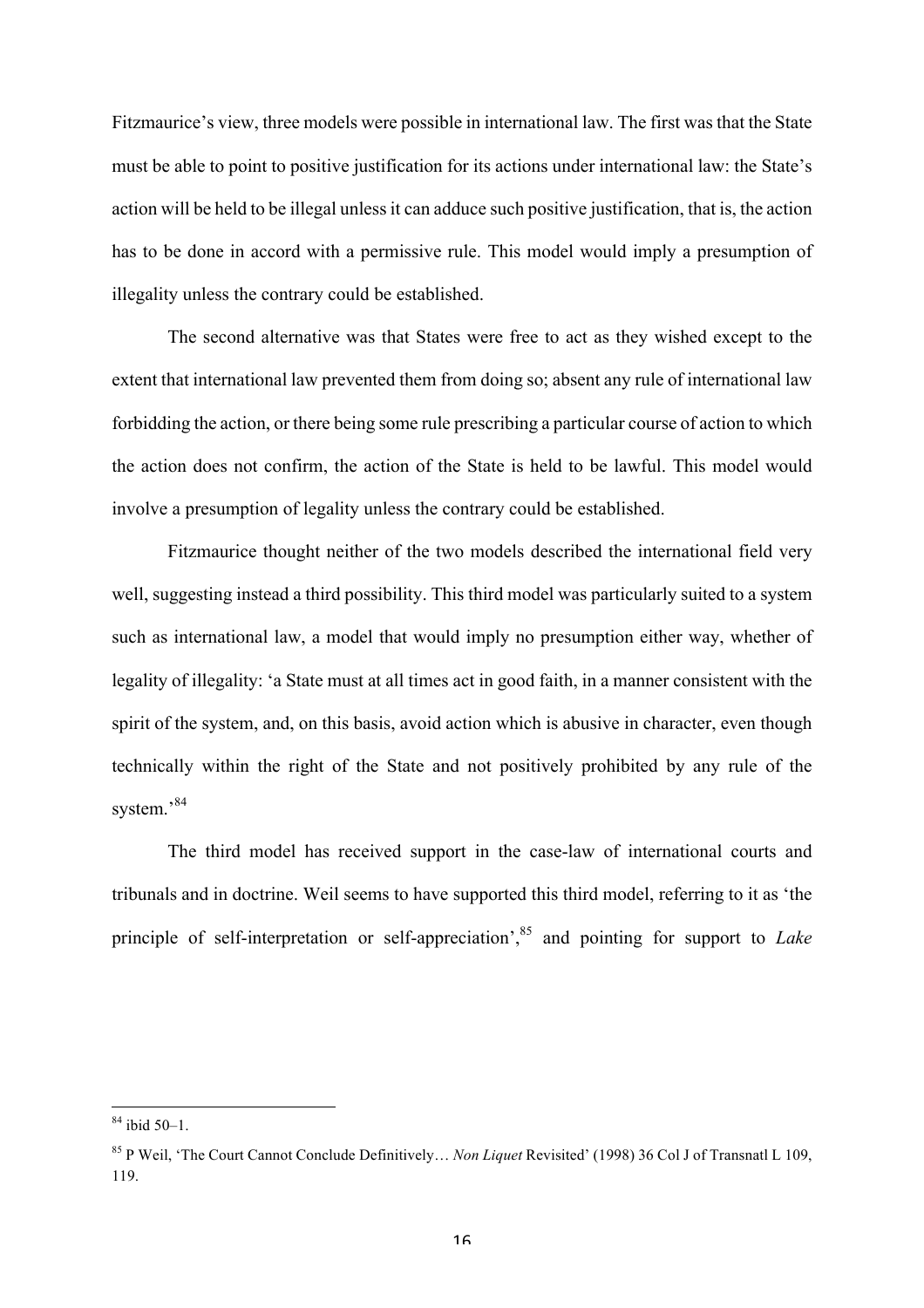*Lanoux*<sup>86</sup> and *Air Services Agreement of 27 March 1946*. <sup>87</sup> Similarly Jennings seems to have thrown his weight behind it in an article about the problem of refugees, a problem of international relations that has lost none of its topicality, and to which in his view general and customary international law was relevant. The specific question he looked at was the consideration of the legality or illegality of the conduct of the state which creates a refugee population.88 Whilst on the one hand Jennings took the view that the treatment accorded by a state to its own subjects, including the conferment or deprivation of nationality, is a matter of purely domestic concern,<sup>89</sup> international law also entered into it: '[A]s soon as the persecution of a minority does in fact result in a refugee movement which causes embarrassment to other states, the matter clearly becomes one of international concern'; 'for a state to employ these rights with the avowed purpose of settling other states with unwanted sections of its population is as clear an abuse of right as can be imagined'.<sup>90</sup>

Interestingly, Fitzmaurice took the view that both the first and the second position were unsatisfactory fundamentally for the same reason: what he considered in the 1950s as being the substantively incomplete and undeveloped state of international law.<sup>91</sup> Given this state, it

<sup>86</sup> *Lake Lanoux (France v Spain)* (1957) 24 ILR 101, 132 (Petrén, P; Bolla; Reuter; F de Visscher; de Luna) ('it is for each State to evaluate in a reasonable manner and in good faith the situations and the rules which will involve it in controversies; its evaluation may be in contradiction with that of another State; in that case, should a dispute arise the Parties normally seek to resolve it by negotiation or, alternatively, by submitting to the authority of a third party; but one of them is never obliged to suspend the exercise of its jurisdiction because of the dispute except when it assumes an obligation to do so; by exercising its jurisdiction it takes the risk of seeing its international responsibility called into question, if it is established that it did not act within the limits of its rights.').

<sup>87</sup> *Air Services Agreement of 27 March 1946 (Unites States v France)* (1978) 18 RIAA 417, 443, para 81 (Riphagen, P; Ehrlich; Reuter) ('Under the rules of present-day international law, and unless the contrary results from special obligations arising under particular treaties, notably from mechanisms created within the framework of international organisations, each State establishes for itself its legal situation vis-à-vis other States.').

<sup>88</sup> RY Jennings, 'Some International Law Aspects of the Refugee Question' (1939) 20 BYIL 98.

<sup>89</sup> Largely confirmed in *Nottebohm (Second Phase)* ICJ Rep 1955 p 4, 20.

<sup>90</sup> RY Jennings, 'Some International Law Aspects of the Refugee Question' (1939) 20 BYIL 98, 112–13

<sup>&</sup>lt;sup>91</sup> G Fitzmaurice, 'The General Principles of International Law Considered from the Standpoint of the Rule of Law' (1957) 92 Hague *Recueil* 51.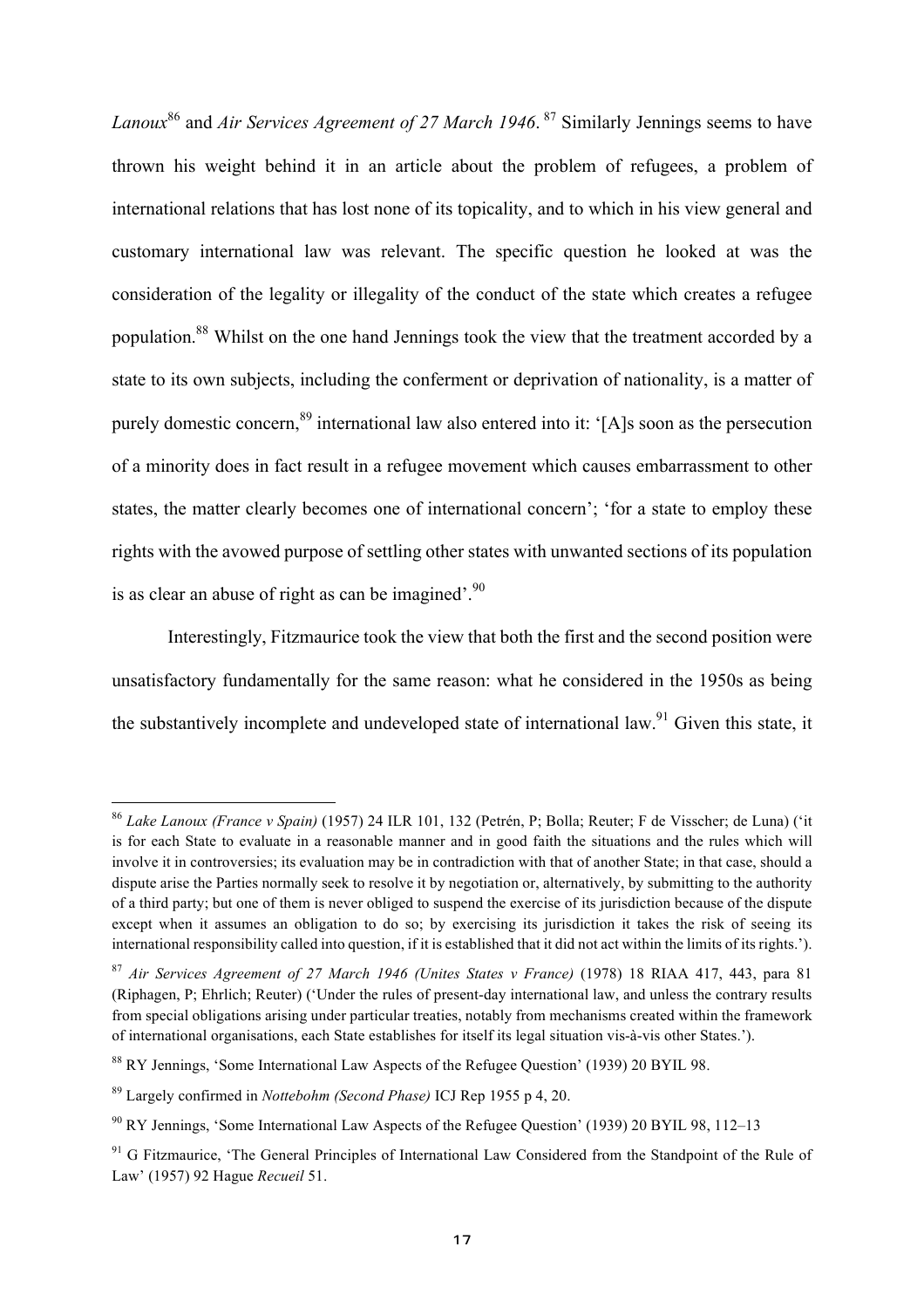would not be practical to begin with a presumption of illegality for international State action, and for there to be an onus on States of demonstrating the legality of their actions in the international field.<sup>92</sup> For the same reason it would not be satisfactory to say that a State may do as it pleases so long as it was not in breach of any positive rule of international law: what Fitzmaurice saw in 1957 as the comparatively unsettled or undeveloped condition of international law would, if this approach were to be taken, give too free a licence to unrestricted State action.93 Can the rules applied *in foro domestico* assist international law in its maturation and sophistication in this regard?

Over the last fifty years or so a rule 'generally accepted by municipal legal systems<sup>394</sup> has crystallized according to which any State action to be taken must be justified by positive law. Weil observed that the modern public law of France is, above all, '*la limitation par le droit du gouvernement, de ses services, de ses agents*', <sup>95</sup> encapsulating the '*limitation de l'action gouvernementale par le droit*'.96 As the Conseil d'État's *Commissaire du gouvernement* Corneille held in *Baldy* already in 1917: 'every public law dispute must … begin with the realization that liberty [of the individual] is the rule; police restrictions, the exception'.<sup>97</sup> Similarly, Italian constitutional and administrative law adheres to a strict version of the principle of legality, spelt out in numerous provisions of the Constitution,<sup>98</sup> and the principle of legality means here the precept that the State can act only when it has legal

 $92$  ibid 51–2.

 $93$  ibid 52.

<sup>94</sup> *Barcelona Traction, Light and Power Company, Limited*, ICJ Rep 1970, p 3, 37, para 50.

<sup>95</sup> P Weil & D Pouyaud, *Le droit administratif* (25th edn, PUF 2017) 77.

<sup>96</sup> ibid 78.

<sup>97</sup> Conseil d'État, 17 August 1917, *Baldy* (conclusions: Corneille). Translation in B Stirn, *Towards a European Public Law* (E Bjorge tr, OUP 2017) 111. 'Police' is used here in the broad sense, as in 'police powers'.

 $98$  See eg Arts 13, 23, 32(2), and 42(2) of the Italian Constitution.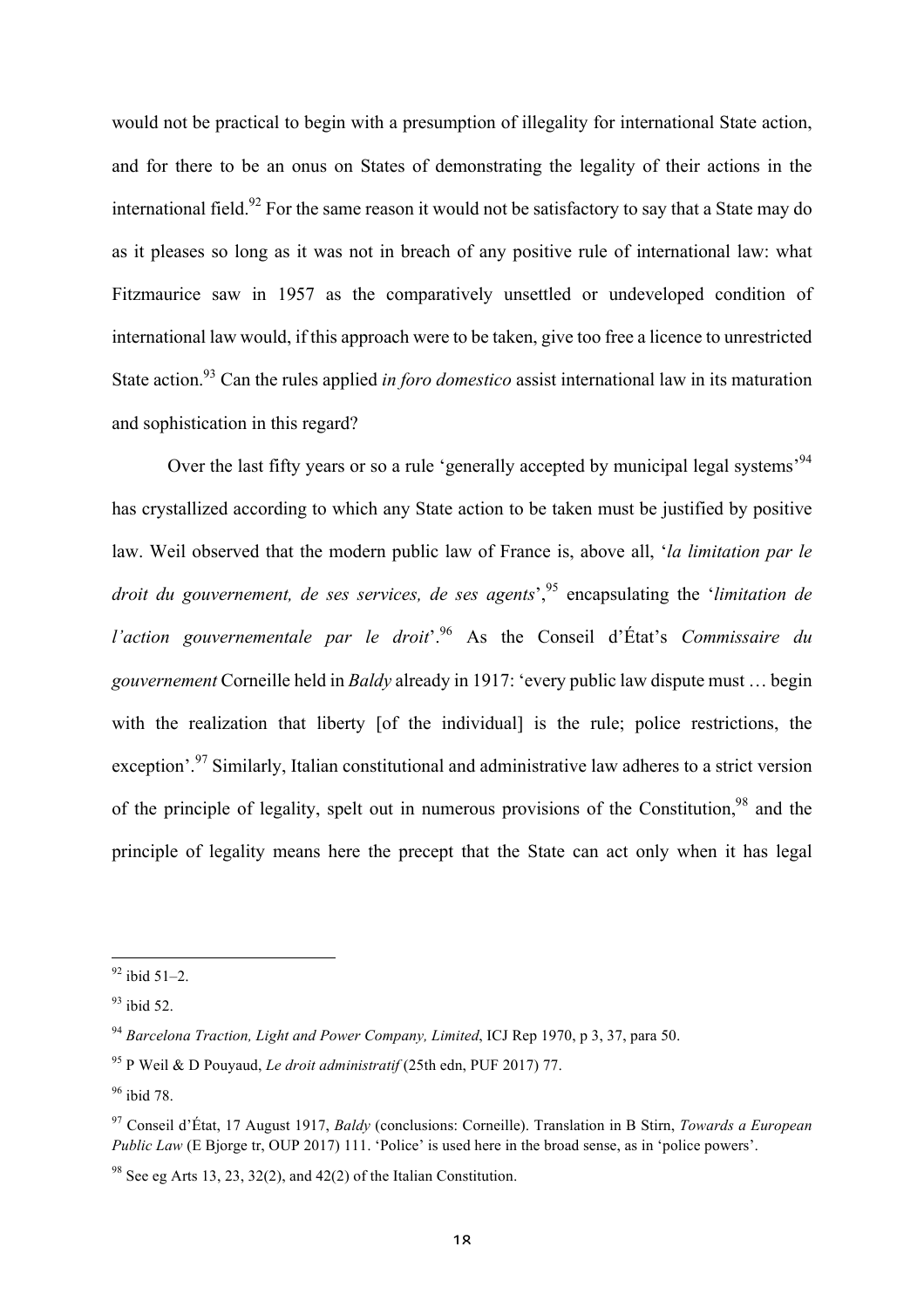authority to do so.<sup>99</sup> Under German law the principles of public law require that the executive always needs an authorisation by parliamentary statute if its action encroaches on the individual's sphere of rights.<sup>100</sup> In a case concerning Article 3(1) of the Basic Law, which provides that '[a]ll persons shall be equal before the law', the Federal Constitutional Court in *Fraport* observed that the provision at issue was 'based on a fundamental distinction: while the citizen as a matter of principle is free, the state as a matter of principle is bound'. 101

The position is now no less clear in UK law.<sup>102</sup> As Craig has said of State action under the public law of the UK, for government action to be permissible the government must be able to point to some legal basis for the action, and that legal basis needs to be regarded as valid by the legal system.<sup>103</sup> Craig went on to observe that: '[i]f the government cannot provide a legal foundation for its action then the UK courts would regard the action as unlawful, since there would be no lawful authority for it.<sup>'104</sup> The position was set out judicially by Laws J, as he then was, in *R v Somerset Country ex p Fewings*, who observed that, whilst the rule for private persons was that 'you may do anything you choose which the law does not prohibit', for public bodies the rule is opposite, as 'any action to be taken must be justified by positive law'.<sup>105</sup> In other words, whereas in English law individuals are free to do anything which is not prohibited,

 $99$  S Bartole, 'The Doctrine of the Separation of Powers and the Italian Constitution' (1995) 2 The Public 33, 35. <sup>100</sup> W Heun, *The Constitution of Germany: A Contextual Analysis* (Hart 2011) 37.

<sup>101</sup> *Fraport*, BVerfGE 128, 226 at [48].

<sup>102</sup> *cf Malone v Metropolitan Police Commissioner* [1979] Ch 344, 367 (Megharry V-C) ('the tapping of telephones … does not require any statutory or common law power to justify it; it can be lawfully done simply because there is nothing to make it unlawful').

<sup>&</sup>lt;sup>103</sup> P Craig, 'The Rule of Law', evidence to the House of Lords Constitution Committee, 2006, HL 2006–7, 98.  $104$  ibid.

<sup>105</sup> *R v Somerset County Council ex p Fewings* [1995] 1 All ER 513, 524 (upheld on appeal: [1995] 3 All ER 20, Bingham LJ observing, at 25, of the local authority at issue that: 'it is not lawful for you to do anything save what the law expressly or impliedly authorises.').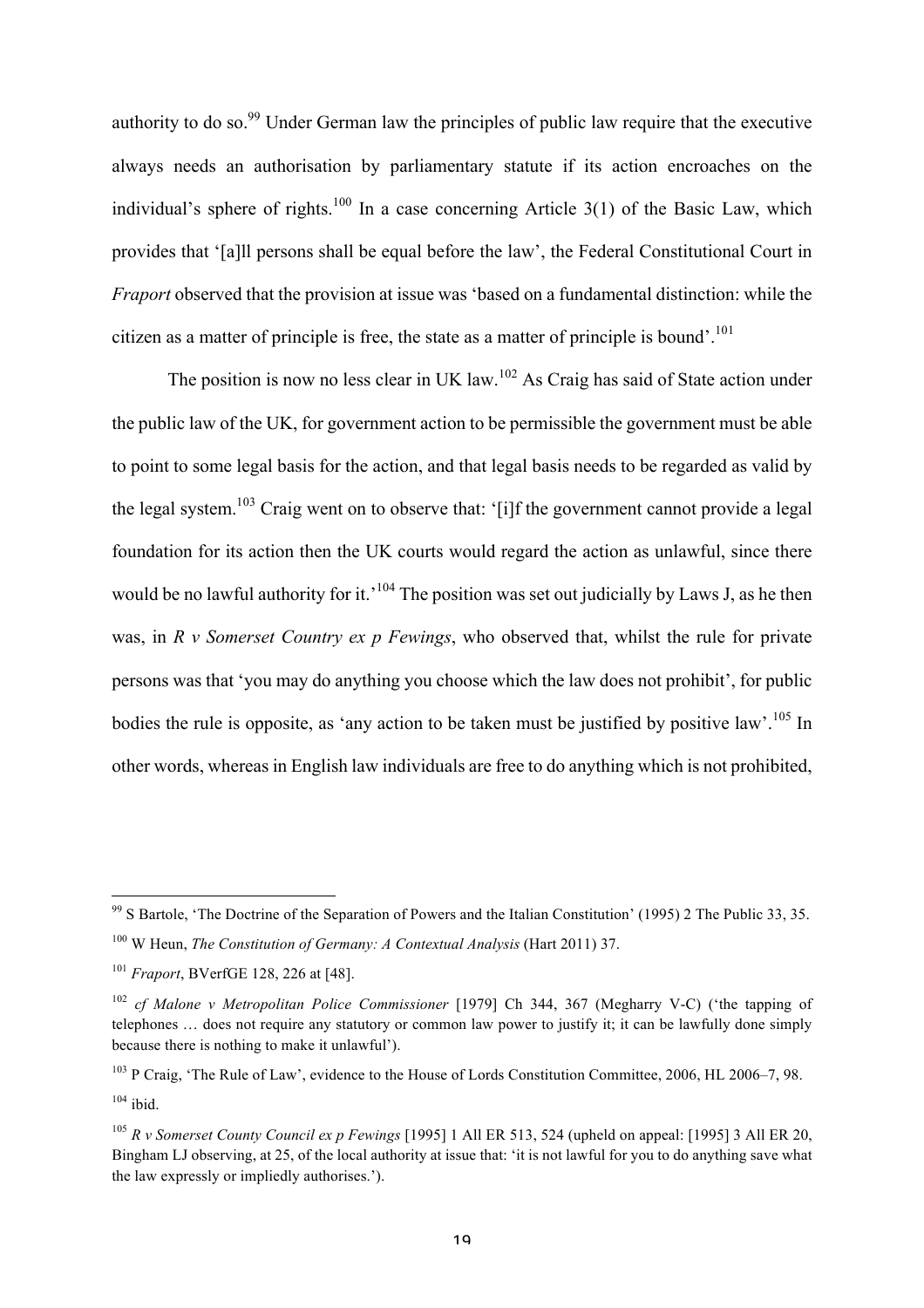State action requires legal authority.<sup>106</sup> If it was not the case fifty years ago, the rule seems today generally to be accepted by municipal legal systems.

But could these 'obvious maxims of jurisprudence of a general and fundamental character'<sup>107</sup> as they apply in domestic public law be transported onto the field of international law? They seem capable both of the abstraction and the generalization referred to above; they are capable of being stripped of national particularities so that their most general and universal features come to the fore.108 The quintessence of the rule generally accepted by municipal legal systems is simply that, by operation of the rule of law, State action needs a positive legal basis. Such a rule seems to be, again to rely on Basdevant's phrase, '*non incompatibles avec les exigences de l'ordre international*'. 109

## *5. A principle of judicial review?*

 

Is the International Court, 'the principle judicial organ of the United Nations',  $110$  competent judicially to review the validity of Security Council resolutions? Or is the Leviathan<sup>111</sup> of international relations in that sense above the law, in the manner that the Prince would be in many legal systems as late as in the nineteenth century?<sup>112</sup> According to the International Court, '[t]here is a fundamental distinction between the acceptance by a State of the Court's

<sup>106</sup> A Tomkins, 'The Authority of *Entick v Carrington*' in A Tomkins & P Scott (eds), *Entick v Carrington: 250 Years of the Rule of Law* (Hart 2015) 161, 184.

<sup>&</sup>lt;sup>107</sup> H Lauterpacht, *International Law: Being the Collected Papers of Hersch Lauterpacht Vol I* (CUP 1970) 69; see also *South West Africa—Voting Procedure*, Separate Opinion, Judge Lauterpacht, ICJ Rep 1955, p 67.

<sup>108</sup> See C De Visscher, *Théories et réalités en droit international public* (4th edn, Pedone 1970) 419.

<sup>109</sup> J Basdevant, 'Règles générales du droit de la paix' (1936) 58 Hague *Recueil* 501.

<sup>&</sup>lt;sup>110</sup> Art 92, Charter of the United Nations, 26 June 1945, 892 UNTS 119.

<sup>111</sup> See J Crawford, 'Chance, Order, Change' (2013) 365 Hague *Recueil* 202–3.

<sup>112</sup> See eg *Prince Napoléon* Conseil d'État 19 February 1875, since which decision it is the court, and not the government, that decides whether a decision comes within the court's jurisdiction in public law cases. See P Weil & D Pouyaud, *Le droit administratif* (25th edn, PUF 2017) 78–9.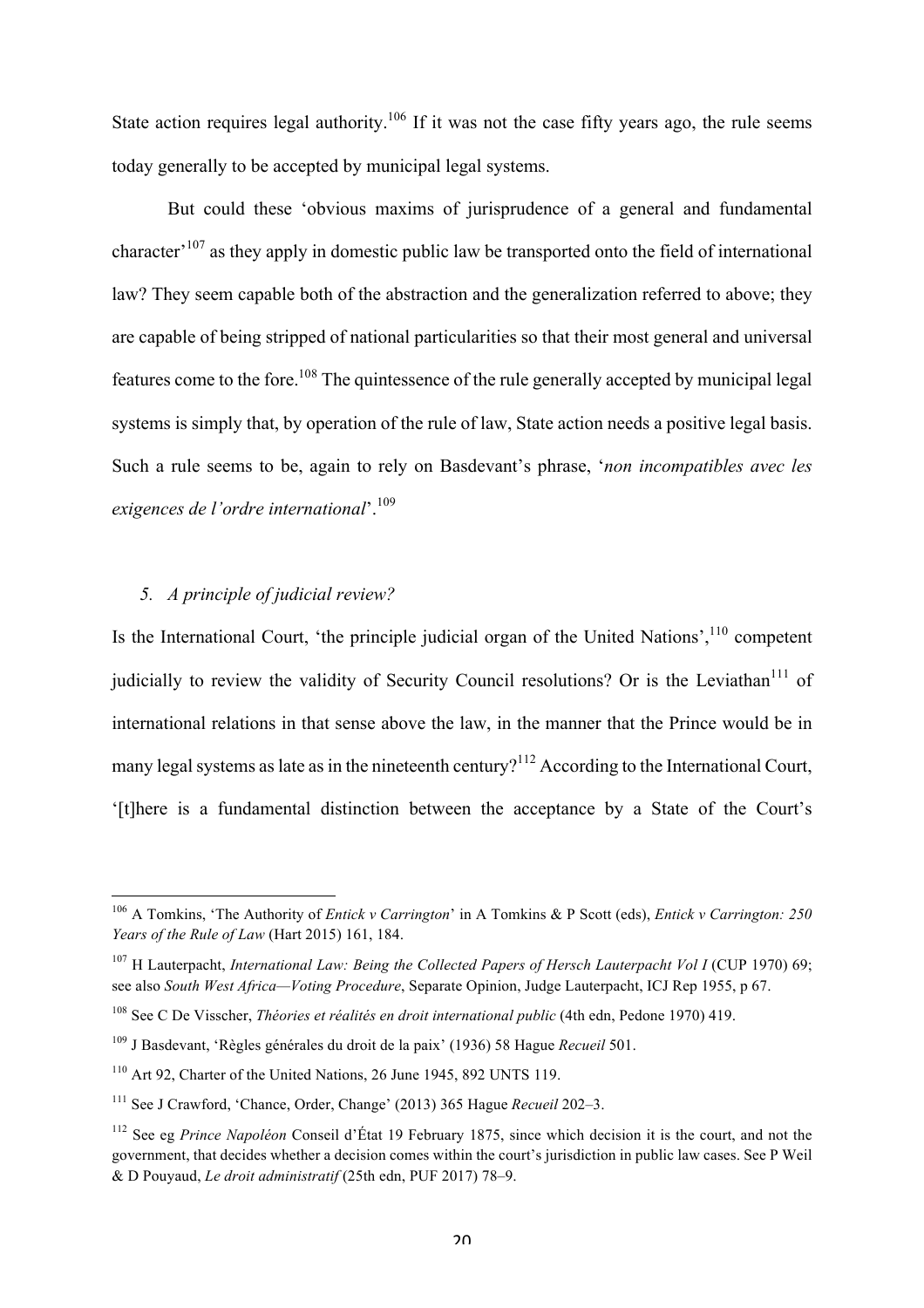jurisdiction and the compatibility of particular acts with international law.<sup>113</sup> But surely a similar principle cannot apply to the Security Council? The picture is complex. In a famous passage, the International Court observed in *Certain Expenses* that: 'In the legal systems of States, there is often some procedure for determining the validity of even a legislative or governmental act, but no analogous procedure is to be found in the structure of the United Nations.'<sup>114</sup>

In spite of this broad dictum, however, the International Court went on in its Advisory Opinion to soften its stance somewhat, by observing that '[i]f the Security Council, for example, adopts a resolution purportedly for the maintenance of international peace and security and if, in accordance with a mandate or authorization in such resolution, the Secretary-General incurs financial obligations, these amounts must be presumed to constitute "expenses of the Organization"'115—the words 'must be presumed' pointing in the direction of the conclusion that this is no more than a (rebuttable) presumption. In the event, the Court would go on actually to scrutinize the measures at issue.<sup>116</sup>

Furthermore, the International Court observed in *Namibia* that: 'the Court does not possess powers of judicial review or appeal in respect of the decisions taken by the United Nations organs concerned'.<sup>117</sup> But, again, in the event the Court did go on to soften its initial stance, by reviewing the legality of the resolutions at issue in *Namibia*, concluding 'that the decisions made by the Security Council in paragraphs 2 and 5 of resolutions 276 (1970), as related to paragraph 3 of resolution 264 (1969) and paragraph 5 of resolutions 269 (1969), were

 <sup>113</sup> *Fisheries Jurisdiction (Spain v Canada)* ICJ Rep 1998, p 432, 456, para 55.

<sup>114</sup> *Certain Expenses of the United Nations*, Advisory Opinion, ICJ Rep 1962, p 151, 168.

 $115$  ibid.

<sup>116</sup> 175–7. See R Wolfrum, 'Judicial Review of Security Council Decisions', Institut de Droit International, 76– 7, para 172.

<sup>117</sup> *Legal Consequences for States of the Continued Presence of South Africa in Namibia (South West Africa) notwithstanding Security Council Resolution 276 (1970)*, Advisory Opinion, ICJ Rep 1971, p 16, 45, para 89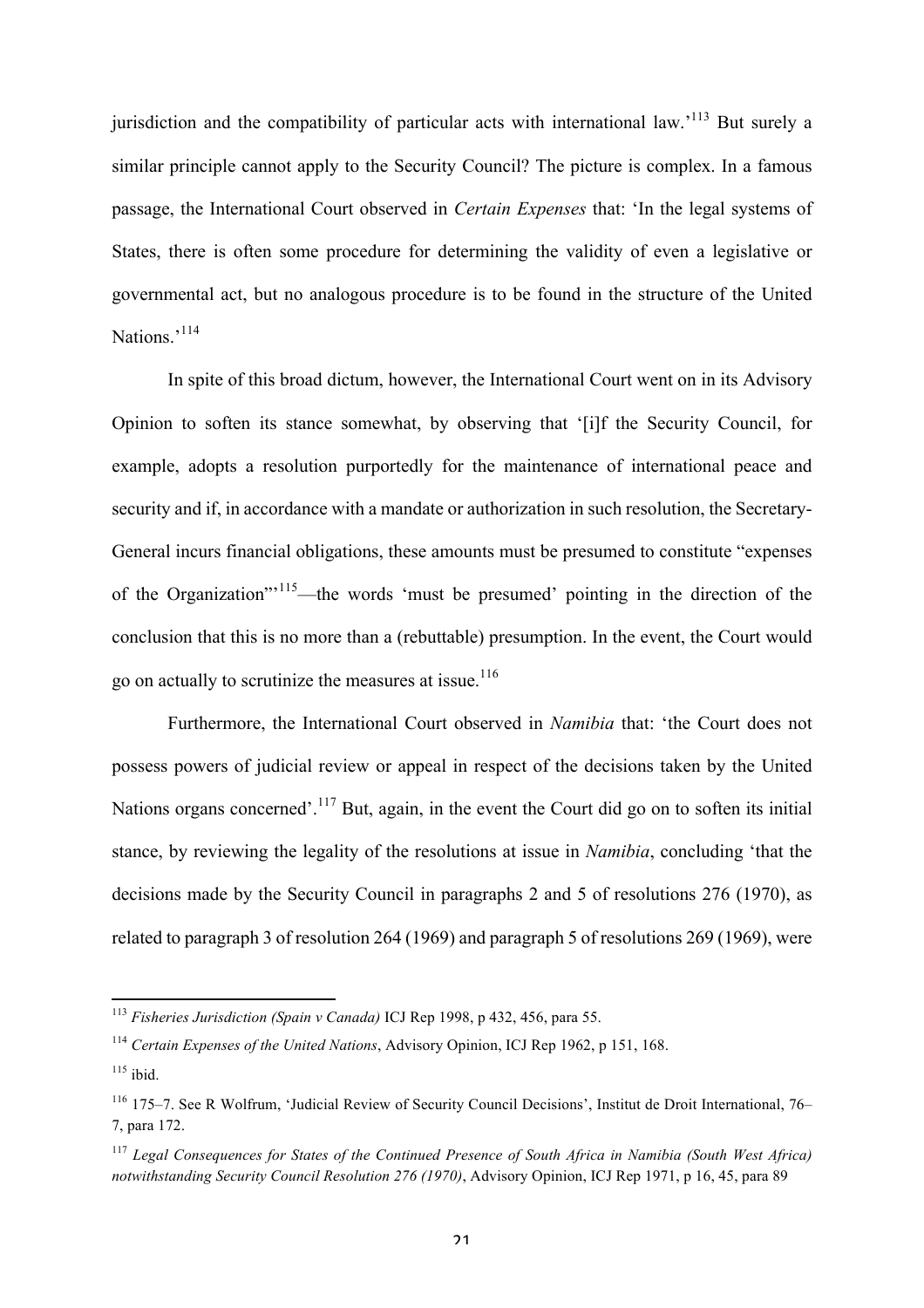adopted in conformity with the purposes and principles of the Charter and in accordance with its Articles 24 and 25 $^{118}$ 

Nevertheless, some have excluded completely the possibility of the International Court exercising judicial review, President Schwebel in *Lockerbie* observing that:

The texts of the Charter of the United Nations and of the Statute of the Court furnish no shred of support for a conclusion that the Court possesses a power of judicial review in general, or a power to supervene the decisions of the Security Council in particular. On the contrary, by the absence of any such provision, and by according the Security Council "primary responsibility for the maintenance of international peace and security", the Charter and the Statute import the contrary.119

In *Lockerbie* Libya instituted proceedings under the Montreal Convention<sup>120</sup> seeking a declaration that it had complied with its obligations thereunder in connection with two Libyan nationals charged with the Lockerbie bombing. After the hearing on provisional measures, but in advance of the Court's decision, the Security Council adopted a Chapter VII resolution which determined that Libya's failure to demonstrate its renunciation of terrorism and to respond fully and effectively to requests to surrender for trial the two Libyan nationals charged with the bombing amounted to a threat to international peace, deciding that Libya must comply with those requests.<sup>121</sup> The Court decided that it was unnecessary to prescribe provisional measures, holding that it was 'not at this stage called upon to determined definitively the legal effect of Security Council resolution 748 (1992)'.<sup>122</sup> At the preliminary objections stage, the

 <sup>118</sup> ICJ Rep 1971, p 16, 53, para 115.

<sup>119</sup> *Questions of Interpretation and Application of the 1971 Montreal Convention arising from the Aerial Incident at Lockerbie (Libya v United Kingdom)*, Dissenting Opinion of President Schwebel, Preliminary Objections, ICJ Rep 1998 p 9, 162.

<sup>&</sup>lt;sup>120</sup> Convention for the Suppression of Unlawful Acts against the Safety of Civil Aviation, 23 September 1971, 974 UNTS 177.

<sup>121</sup> SC res 748 (1992), 31 March 1992, p 7.

<sup>122</sup> *Questions of Interpretation and Application of the 1971 Montreal Convention arising from the Aerial Incident at Lockerbie (Libya v United Kingdom)*, Provisional Measures, Order of 14 April 1992, ICJ Rep 1992, p 3, 15, para 40.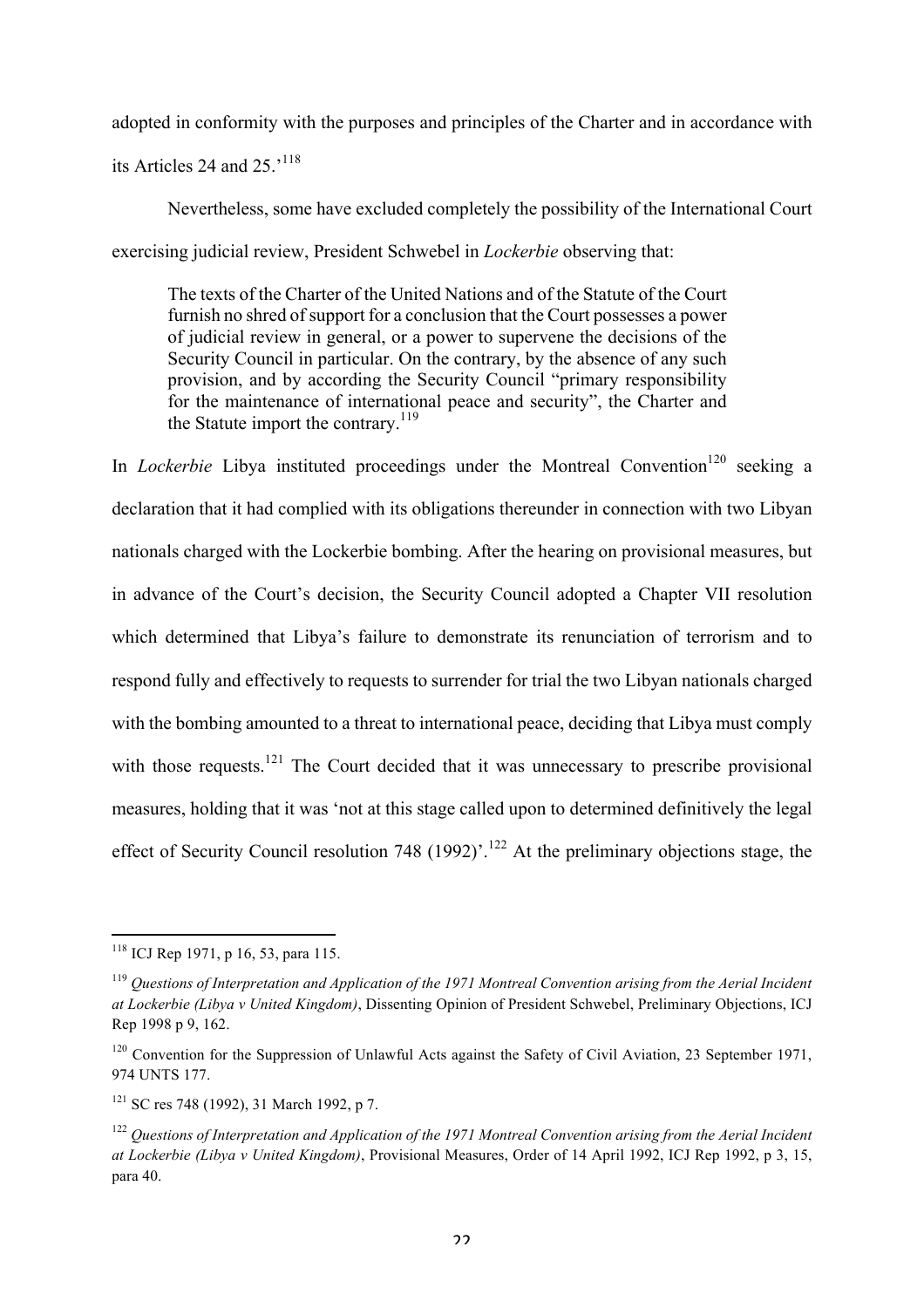Court did not accede to the objection advanced by the United States and the United Kingdom according to which Security Council resolution 748 (1992) superseded Libya's rights under the treaty under which it had based its claim, taking the view that it had jurisdiction when the claim was filed and that the subsequent Security Council resolution could not affect this.<sup>123</sup>

It can be concluded that, if nothing else, this limited jurisprudence demonstrates, as Wolfrum has observed, that:

the International Court of Justice has, so far, not considered itself to be competent to declare a decision of the Security Council to be in violation [of] the UN Charter. However, this jurisprudence also indicates that the Court does consider itself competent to scrutinize objections raised against a particular Security Council decision and to interpret such decisions if this is necessary to decide on an issue submitted to it.<sup>124</sup>

Crawford has observed that situations where this might be possible can arise only incidentally in contentious proceedings, to which the Security Council will necessarily not be a party.<sup>125</sup> There are, as he continues, 'pressures which push in the direction of accountability';<sup>126</sup> 'only when the Court has "clear jurisdiction judicially to review action of all United Nations political agencies, including the Security Council … could the rule of law be said to extend to international political life'.<sup>127</sup> Might the experience of domestic law provide any assistance in this regard?

<sup>123</sup> *Questions of Interpretation and Application of the 1971 Montreal Convention arising from the Aerial Incident at Lockerbie (Libya v United Kingdom)*, Preliminary Objections, ICJ Rep 1998 p. 9, 23–4, para 38.

<sup>&</sup>lt;sup>124</sup> R Wolfrum, 'Judicial Review of Security Council Decisions', Institut de Droit International, 78, para 177.

<sup>125</sup> J Crawford, 'Chance, Order, Change' (2013) 365 Hague *Recueil* 319.

 $126$  ibid 320.

<sup>&</sup>lt;sup>127</sup> ibid 321, citing J Crawford & S Marks, 'The Global Democracy Deficit: An Essay in International Law and Its Limits' in D Archibuigi, D Held, and M Köhler (eds), *Re-Imagining Political Community* (Polity Press 1998) 84.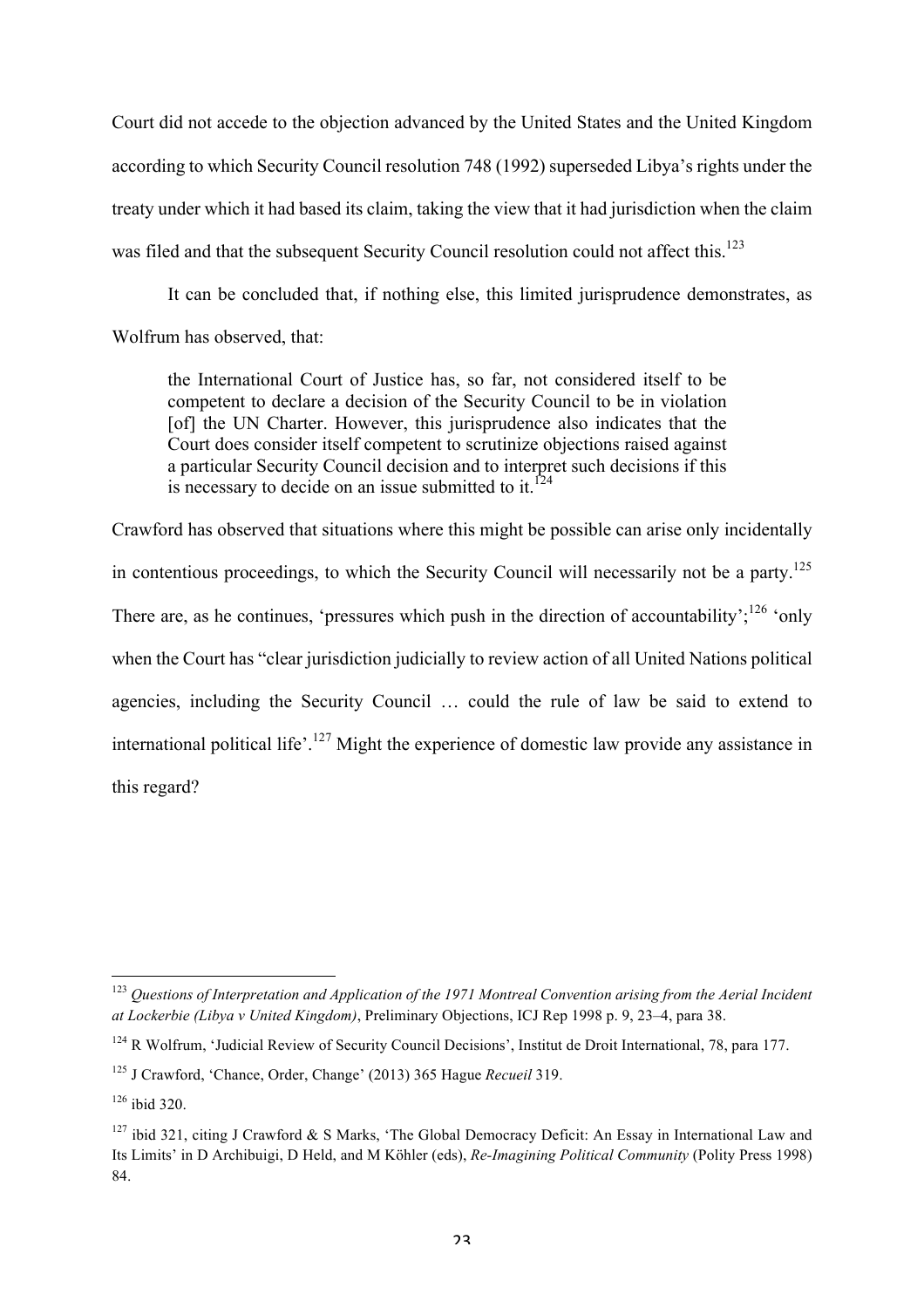In French law there is a clear right to judicial review for excess of power of any administrative act.128 The Conseil d'État considers it to be a '*principe général du droit*' that the legality of an administrative act can always be reviewed by the administrative courts.<sup>129</sup> It follows from decisions such as  $D'Allliers^{130}$  and *Lamotte*,<sup>131</sup> that this is so even if the administration has been explicitly empowered to act 'without there being recourse to any court'. <sup>132</sup> In the celebrated case of *Canal* the Conseil d'État held, in the face of threats of being shut down by General de Gaulle, that it followed from '*principes généraux du droit*' that the decision of any public body, including military tribunals set up by a decree signed by the head of state, must by subject to review by a court, in the event the Cour de cassation.<sup>133</sup>

UK law is no less exigent. In *M v Home Office* the Home Secretary was held liable for contempt of court, in virtue of his office, not as a private individual,  $134$  Lord Templeman observing that: 'the argument that there is no power to enforce the law by injunction or contempt proceedings against a minister in his official capacity would, if upheld, establish the proposition that the executive obey the law as a matter of grace and favour and not as a matter of necessity, a proposition which would reverse the result of the Civil War'.<sup>135</sup>

In the majority judgment in the more recent landmark judgment of *Evans*, the Supreme Court's President, Lord Neuberger, who cited *M v Home Office*, added that: 'The proposition

<sup>&</sup>lt;sup>128</sup> The exception that proves the rule being the doctrine of '*acte de gouvernement*', now reduced almost to vanishing point: P Weil & D Pouyaud, *Le droit administratif* (25th edn, PUF 2017) 78–80 ('*la liste des actes de gouvernement n'a cessé de rétrécir « comme une peau de chagrin »*').

<sup>129</sup> B Stirn & Y Aguila, *Droit public français et européen* (Dalloz 2014) 219.

<sup>130</sup> *D'Ailliers* Conseil d'État 7 February 1947.

<sup>131</sup> *Lamotte* Conseil d'État 17 February 1950.

<sup>132</sup> L Neville Brown & JS Bell, *French Administrative Law* (5th edn, OUP 1998) 237.

<sup>133</sup> *Canal* Conseil d'État 19 October 1962. See B Stirn & Y Aguila, *Droit public français et européen* (Dalloz 2014) 219; L Neville Brown & JS Bell, *French Administrative Law* (5th edn, OUP 1998) 57, 217–18 & 237; P Weil & D Pouyaud, *Le droit administratif* (25th edn, PUF 2017) 78.

<sup>134</sup> S Sedley, *Lions under the Throne: Essays on the History of English Public Law* (CUP 2015) 221–2.

<sup>135</sup> *M v Home Office* [1994] 1 AC 377, 395.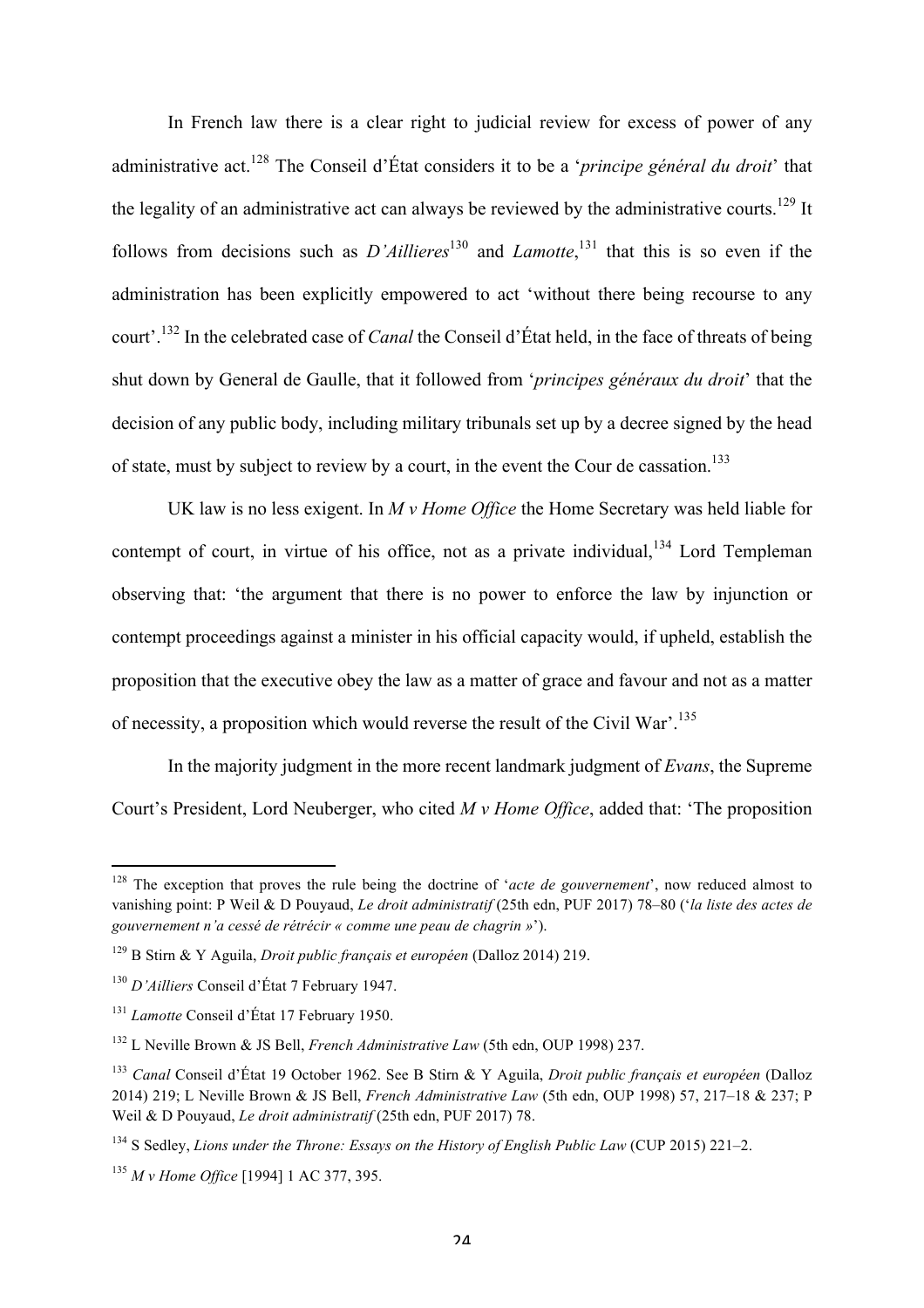that a member of the executive can actually override a decision of the judiciary because he does not agree with that decision is equally remarkable, even if one allows for the fact that the executive's overruling can be judicially reviewed.<sup>136</sup> His Lordship went on to observe that in UK law '[t]he constitutional importance of the principle that a decision of the executive should be reviewable by the judiciary<sup> $137$ </sup> is beyond doubt, and it has been so for a long time.<sup>138</sup>

In German law there is a general principle of judicial review based on the Basic Law and on the principle of *Rechtsstaat* itself. Under German law the system of judicial review is based on Article 1(3) of the Basic Law, which is cast in the following terms: 'The following fundamental rights shall bind the legislature, the executive and the judiciary as directly enforceable law.' By reason of this rule the courts are obliged to enforce such rights against both the executive and the legislative,<sup>139</sup> and Article 19(4) of the Basic Law translates this general principle of judicial review into a fundamental right that is directly enforceable for individuals: 'Should any person's right be violated by public authority, recourse to the courts shall be open to him.' This system of judicial review is considered in German law to be 'an emanation of the more general constitutional principle of *Rechtsstaat*<sup>'</sup>.<sup>140</sup>

It seems eminently possible to extract from these rules, 'generally accepted by municipal legal systems', <sup>141</sup> a quintessence that is capable of being elevated to the international plane. That quintessence is that, quite simply, a decision of the executive should be reviewable

<sup>136</sup> *R (on the application of Evans) v Attorney General* [2015] UKSC 21; [2015] AC 1787 [53] (Lord Neuberger). <sup>137</sup> ibid [54].

<sup>138</sup> *Jackson v Her Majesty's Attorney General* [2005] UKHL 56, [2006] 1 AV 262, [159] (Lady Hale); *In re Racal Communications Ltd* [1981] AC 374, 383 (Lord Diplock); *Anisminic Ltd v Foreign Compensation Commission* [1969] 2 AC 147, 170D (Lord Reid); *R v Cheltenham Commissioners* (1841) 1 QB 467, 474 (Lord Denman CJ). See also S Sedley, *Lions under the Throne: Essays on the History of English Public Law* (CUP 2015) eg 110–11.

<sup>139</sup> G Nolte & P Rädler, 'Judicial Review in Germany' (1995) 1 EPL 26, 26.

<sup>&</sup>lt;sup>140</sup> ibid. Also: G Nolte, 'General Principles of German and European Administrative Law' (1994) 57 MLR 191.

<sup>141</sup> *Barcelona Traction, Light and Power Company, Limited*, ICJ Rep 1970, p 3, 37, para 50.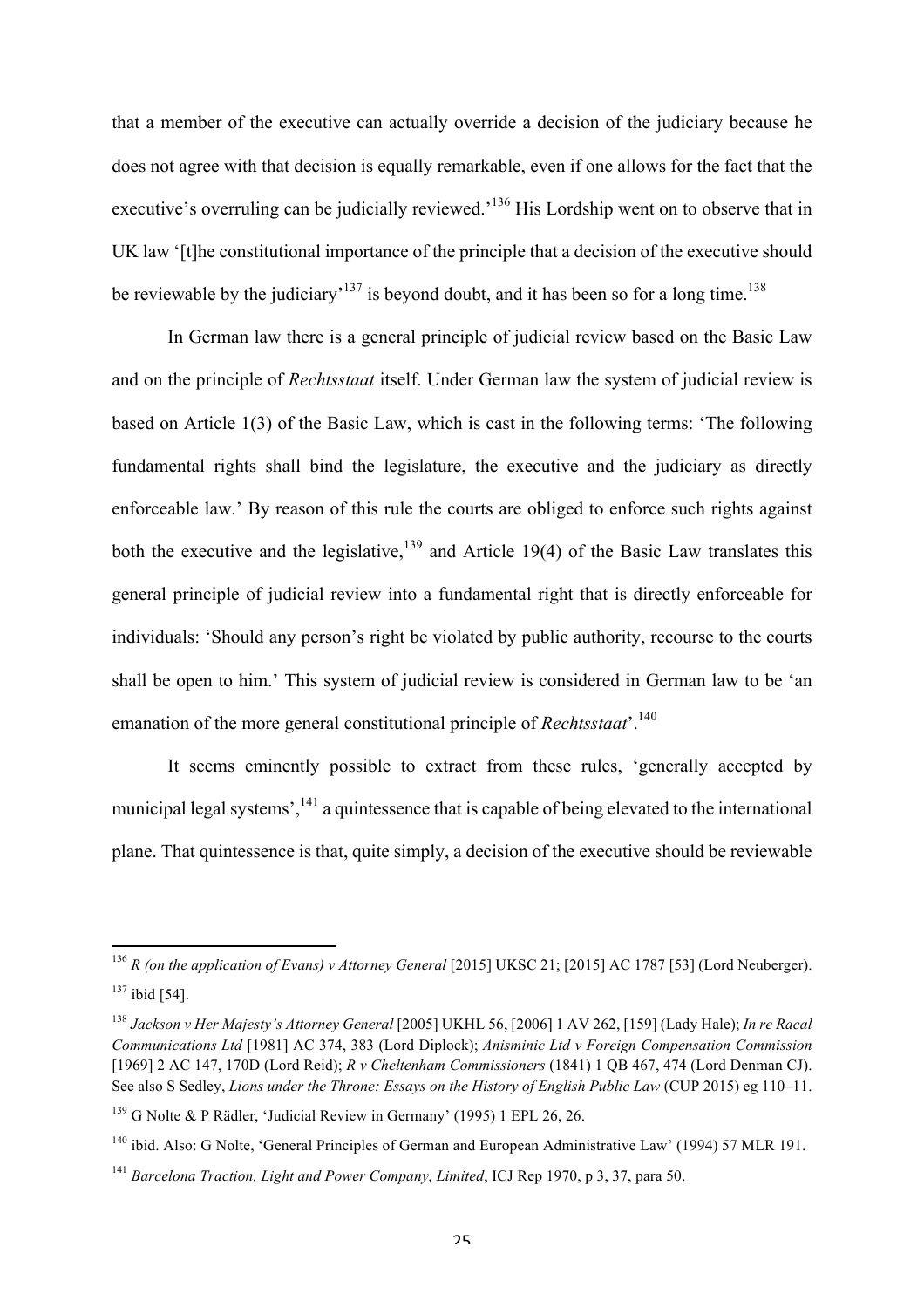by the judiciary.<sup>142</sup> By reason of this general principle of law the International Court is competent to declare a decision of the Security Council to be in violation of the UN Charter.

#### *6. Conclusion*

No doubt it is true, as Redgwell has observed, that the reliance on general principles of law is closely bound up with the appropriate role to be played by international courts and tribunals in the interpretation and application of international law.<sup>143</sup> The function of the United Nations' principal judicial organ is set out clearly in Article 38 of the Court's Statute. The Court should take heart from the mandate it has been given in Article 38(1)(c), by deciding in accordance with international law such disputes as are submitted to it applying, in addition to the two sources flowing more directly from the will of States, general principles of law in accordance with the needs of the progress of the international community. The reality is that general principles of law, in common with treaty and custom, enjoy pride of place within Article 38. At the table of international law, general principles of law are not accommodated below the salt: they are specifically considered more highly ranked than 'subsidiary means', the term confined to Article  $38(1)(d)$ <sup>144</sup> Nothing in the wording of Article 38 should therefore discourage reliance by the Court on general principles of law and, all the more so in today's international legal order 'strongly influenced by ideas of public law',  $145$  there is nothing in the provision that should lead one to conclude that somehow public law principles need tug their forelocks to private law ones. In the international law of today, '*les exigences à satisfaire*',146

<sup>142</sup> *R (on the application of Evans) v Attorney General* [2015] UKSC 21; [2015] AC 1787 [54] (Lord Neuberger).

<sup>143</sup> C Redgwell, 'General Principles of International Law' in S Vogenauer & S Weatherill (eds), *General Principles of Law: European and Comparative Perspectives* (Hart Publishing 2017) 5, 18–19.

<sup>144</sup> J Crawford, *Brownlie's Principles of Public International Law* (8th edn, OUP 2012) 34.

<sup>145</sup> *Kosovo*, Declaration of Judge Simma, ICJ Rep 2010 p 478–9.

<sup>146</sup> R Quadri, 'Cours général de droit international public' (1964) 113 Hague *Recueil* 352.